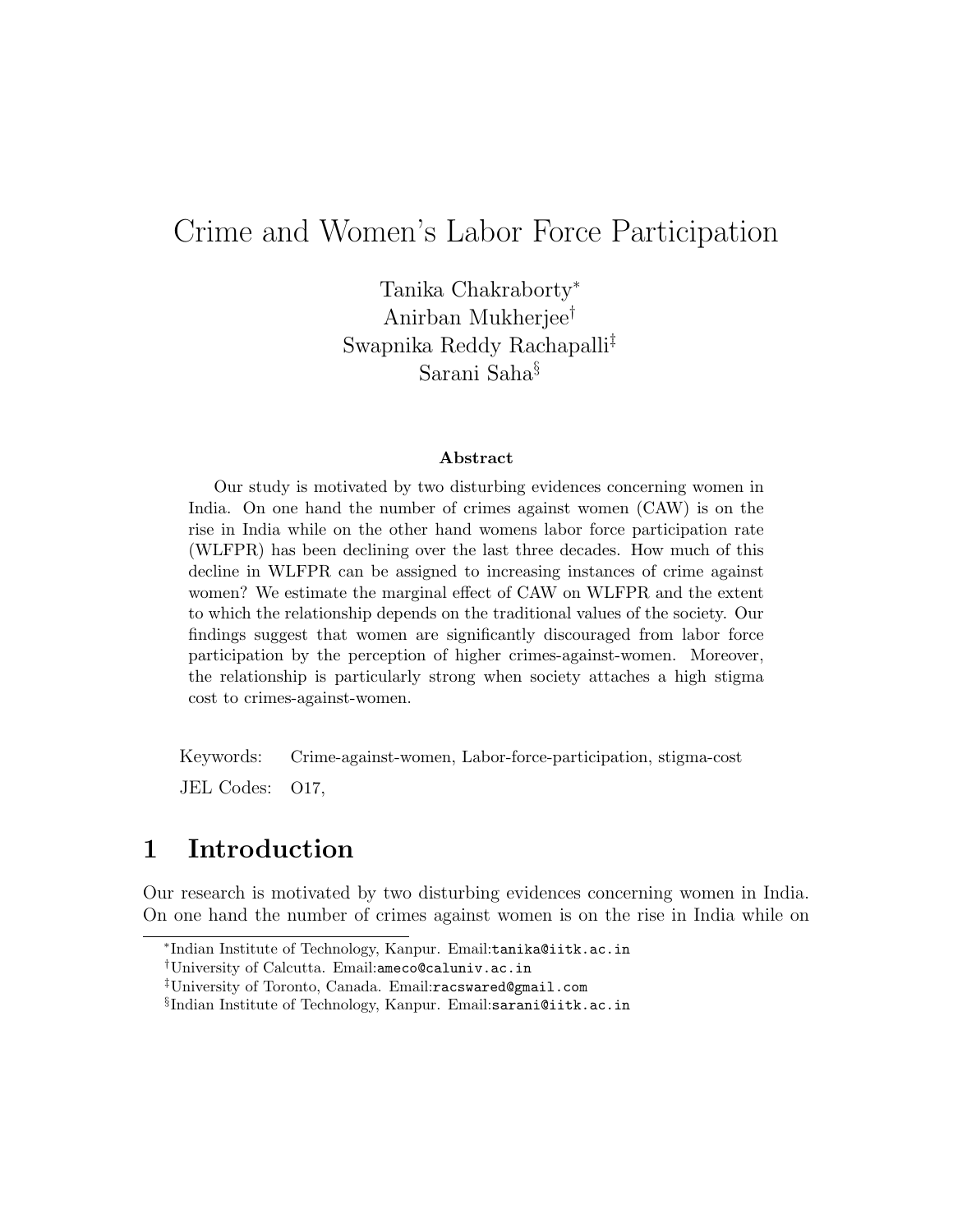the other hand women's labor force participation rate (WLFPR) has been declining over the last three decades.

The recent incidence of the Delhi gang rape case created sensation attracting across the board attention to the issue of rape in particular and crimes against women in general. A careful study of the data, however, reveals that the trend of reported rapes was rising in India for quite some time [Iyer et al., 2012](see fig 1).

#### Fig 1 around here

In fact, India is not alone. There is a growing recognition among international agencies and policy makers about the widespread prevalence of violence against women globally. In it's first systematic review on violence against women, the World Health Organisation reports that globally, 35% of women have experienced some violence either by an intimate-partner or by a non-partner [WHO, 2013].

The other striking picture is that of women's labor force participation rate (WLFPR). The trend in WLFPR reflects a stagnancy for an extended period of time between 1983-84 and 2004 before it started with a decline between 2005 and 2010. Lahoti and Swaminathan find that in the period 2004-05 to 2009-10 WLFPR declined in both rural and urban India. In rural areas it declined from 33.3% to 26.5 % while in the urban areas it declined from 17.8% to 14.6%. Besides the declining trend over time, the level of WLFPR has been much lower than that in the other Asian emerging economies. The low level of WLFPR has a serious implication for GDP for India. The United Nations Economic and Social Commission for Asia and Pacific finds that had India reached the same WLFPR as in the U.S.A.(86%) , India's GDP would have increased by 4.2% a year. Education is often cited as a factor that could account for the decline in WLFPR. Women are now increasingly enrolled in higher education and hence opt out of labor force. In order to validate this hypothesis one should look at age-wise WLFPR and it would be expected that the younger age group (15 to 24 years) will have a lower participation. However education can explain only a part of the decline in WLFPR between 2004-05 to 2009-2010 as the decline is consistent across all age groups [Chowdhury, 2011]. Neff et al. [2012] examined trends in rural WLFPR between 2004-05 to 2009-10 and concluded that though rural participation declined across all age groups, the largest relative impact is seen for 15-24 age group as it constituted 29 percent of total rural labor force.

In this paper, we investigate whether these trends are purely coincidental or whether crime against women have played a role in keeping WLFPR low in In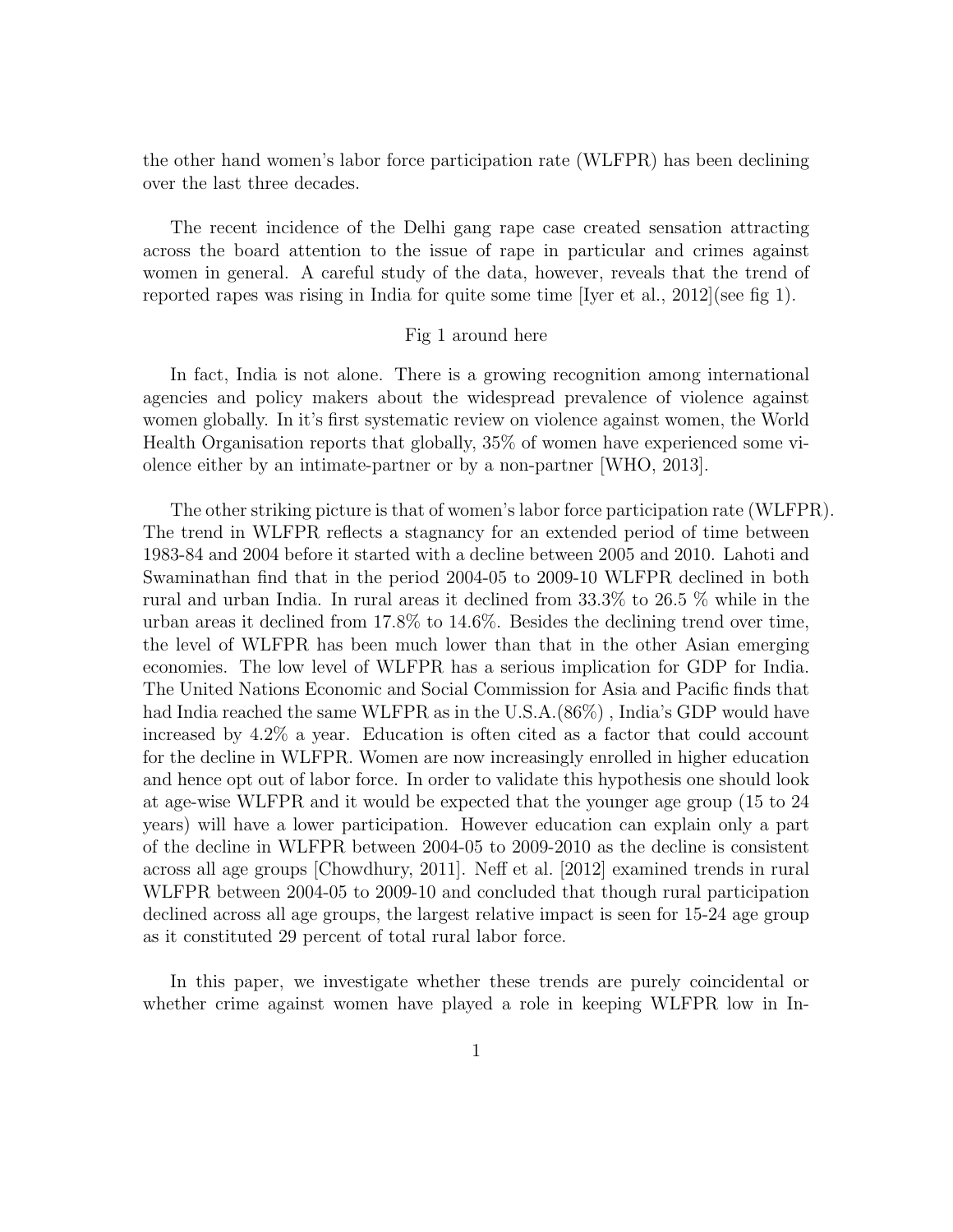dia. Anecdotal evidence suggests that a higher incidence of rape or other attack on women discourage them to go for work. This belief is also confirmed by [Sudarshan and Bhattacharya, 2009], who, in their survey of non-working women Delhi, find that safety concern is the second most important reason behind their decision not to work. Our own calculation based on state level cross section data shows that there is a negative relation between specific crime rates such as rape, abduction and kidnapping and WLFPR (see Fig 2). Despite these general trends, the hypothesis that greater incidence of crime would stop women from participating in the work force is neither theoretically unambiguous nor empirically clear. It could be the case that working women are more active in reporting crime against them and this is what the data shows[Mukherjee et al., 2001].

#### Fig 2 around here

A substantial amount of research has been devoted to studying women's labor force participation. Women's labor force participation rate (WLFPR) is usually found to be lower than male participation rate and numerous studies have examined the reasons behind this gender gap in labor force participation rate. Notable reasons include the role of women as care-givers, lesser economic opportunities for women and social restrictions. Most relevant for us is the literature that provides explanations for the variation in WLFP across or within a country (Semyono, 1980). One strand emphasizes the role of industrialization as the determining factor for women's labour force participation in an economy. A standard income-leisure model of labor supply is utilised to explain trends in female LFPR. A well known hypothesis in this regard is a U- shaped pattern of female LFPR in the process of development [Goldin, 1994]. At very low stages of development, a subsistence economy is mainly agrarian based (home based) and makes heavy use of female labor force. As the economy develops the manufacturing sector takes over from agricultural sector. However the industry expands at a slower rate than the contraction of agricultural sector thereby resulting in an initial reduction of female LFPR. It is also hypothesized that as an economy develops income rises and hence the incentive for women to work may become weaker. Also with development, more women are enrolled into higher education thereby delaying entry into labor force. As the economy develops even more, service and government sector expand thereby pulling the women back into labor force. Also the economy often develops labor shortages that lead to higher availability of part time jobs. More women are usually absorbed into such part time jobs. The empirical support for this U-shaped hypothesis comes from a number of cross country studies [Goldin, 1994, Mammen and Paxson, 2000]. However panel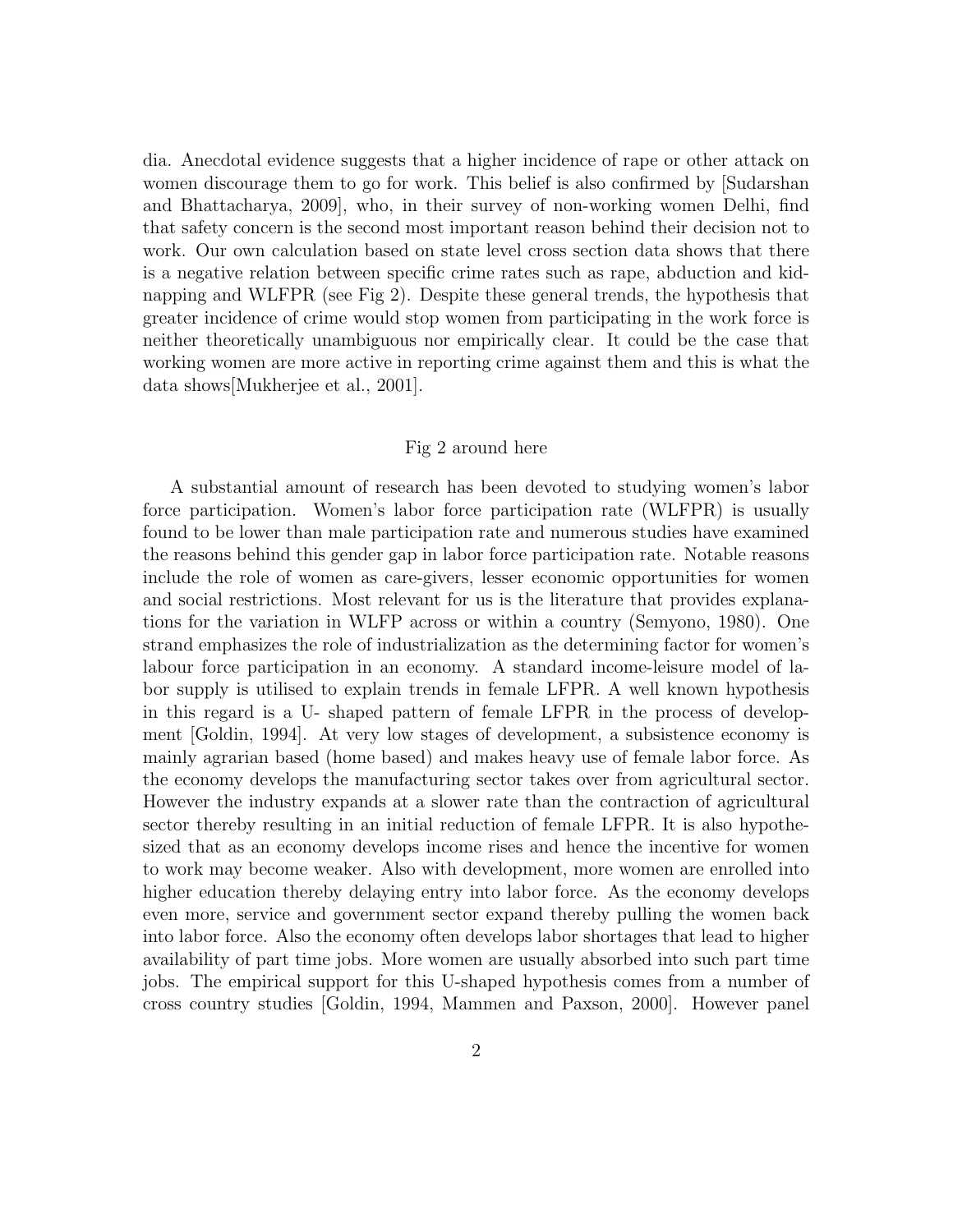analyses do not always support this U-shaped curve [Cagatay and Ozler, 1995, Tam, 2011, Gaddis and Klasen, 2011].The scale of U-shape also varies between countries and periods of time. A large literature along similar lines also exists in the context of India. Ahasan and Pages [Ahasan and Pages, 2008] analysed the regional differences in female LFPR in 1990s and found female wages to have a strong positive effect on participation. Dasgupta et al [Dasgupta and Goulder, 2005] looked at rural female LFPR using NSS data for the year 1999-2000 and their results show that supply of female labor below poverty line households is negatively affected by wage rate. Neff et al. [2012] also found support for a household income effect. Using data on rural women LFPR between 2004-05 and 2009-10 their results show that probability of females' participation falls with an increase in male wage level. Ahasan and Pages [2008] also found evidence for a negative effect of increase in men's earnings on female LFPR. Using NSS data on urban female LFPR between 1987 and 2004, Klasen and Lamanna [2009] show that for women with less than secondary education the labor force participation decision is not affected by their own earnings potential. They are pushed into labor force due to underemployment of men in household and low level of household income. The effect is opposite for women who are highly educated. Higher expected female wages have positive effect on participation rate of women and participation is not that responsive to changes in household income.

The other view suggests that irrespective of economic development, patterns of social organizations, the organization of the family and the kinship system play a major role in the decision of a womans participation in the labour force[Chamlou et al., 2011, Fernández, 2007.

On the other hand, the economics literature has overlooked the issue of crime against women until recently. Much of the literature on crime against women focus on its health consequences - chronic conditions, negative health behaviors (smoking,alcohol abuse etc.) and effect on mental and reproductive health (Heise, Ellsberg and Gottmoeller 2002, Lancet 2002). This is not to say that the literature on the economics of crime, in general, is small. On the contrary, there exists an extensive literature on economics of crime. Following the seminal paper of Becker [Becker, 1968] many models of criminal behaviour have been developed which try to analyse various determinants of crime. Most common determinants influencing the crime rate include levels of education, unemployment levels, wage rates, labor stratification and local labor market opportunities in general. However, only a handful of papers have looked into the impact of crime on economic outcomes. Tita et al. [2006], Lynch and Rasmussen [2001], Linden and Rockoff [2008] finds a negative effect of crime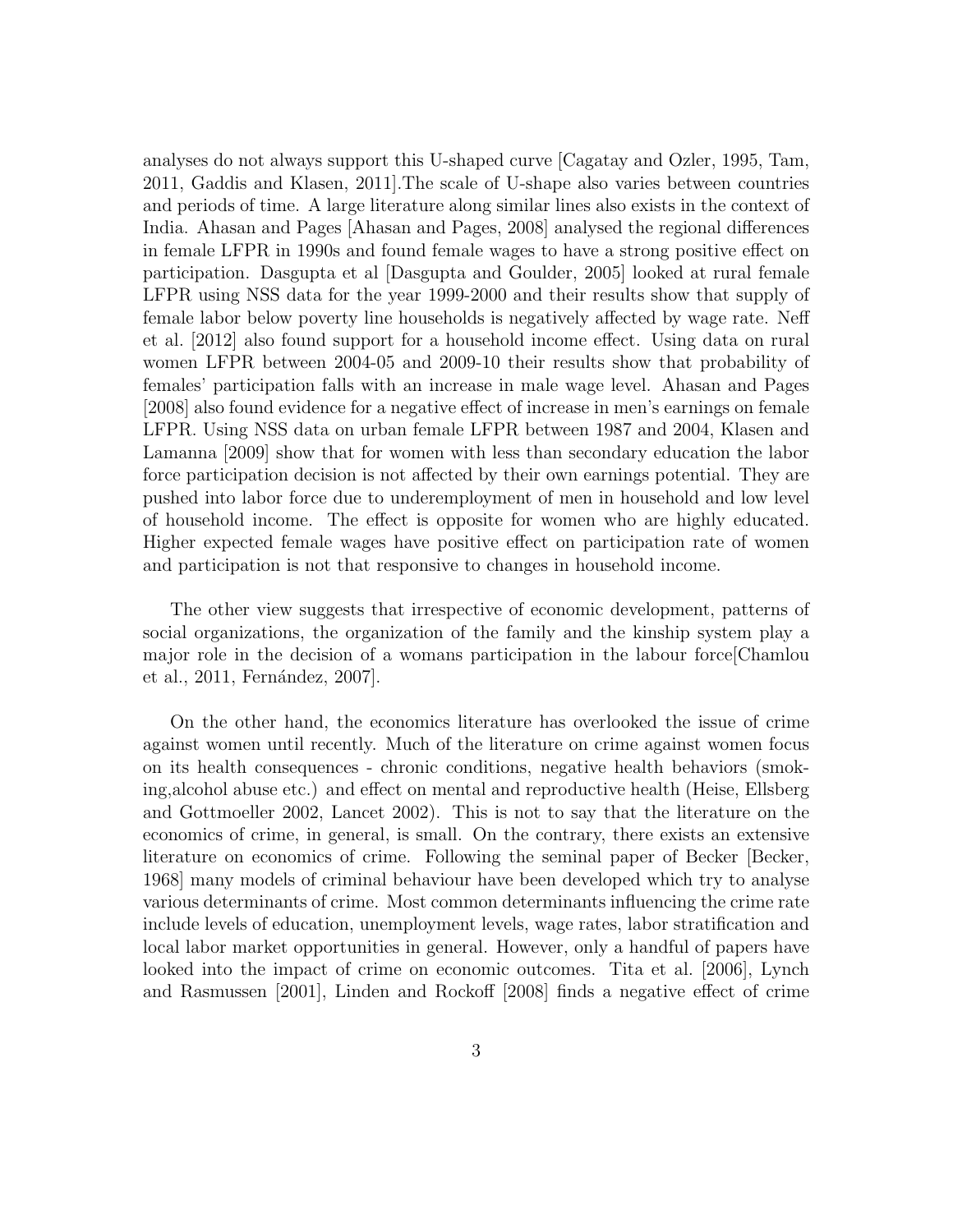and violence on real estate prices. Bowen and Bowen [1999], Schwartz and Gorman [2003], Ceballo et al. [2004] finds that exposure to violence in the neighborhood or in-school bullying has detrimental effects on children's perception of security, school attendance, grades and other student functioning at school in general. In comparison, the literature on crime against women is mainly restricted to domestic violence against women and its economic consequences Lloyd and Taluc (1999) examines the effects of male violence (in intimate relationships on the WLFP in low income areas of Chicago. They find that women who experience violence were as likely to be currently employed compared to those who did not. Very few look at crime against women outside the household.

In a recent study, Iyer et al. [2012] have analyzed the effect of women's political empowerment on the incidence of crimes against women. More specifically the authors looked at the 1993 constitutional amendment that mandated a reservation of one-third for women at the level of village government, or Panchayats and tried to examine that whether such increase in women's representation had any impact on crimes against women. Exploiting a state-level variation in the timing of these political reforms they find that mandated political representation for women led to a significant increase in the number of reported crimes against women. On the face of it, this seems to be bad news. A closer look at the evidence suggests that the effect might be driven by an increase in the reporting of crimes against women, suggesting that women feel more encouraged to report crimes against them when there are women in local government. Sekhri and Storeygard (2010) examine the effect of local precipitation shocks on appropriation risk faced by women and disadvantaged minorities using district level data from 2001-2007. The analysis shows that whereas dowry deaths and payments increase in response to a dry shock, sexual harassment decreases. They explain this incidence as a result of consumption smoothing mechanism and thus economically motivated. Sexual harassment, which reflects consumption of leisure, reduces during times of low income generation.

To our knowledge, there has not been any systematic attempt to understand the extent to which crime against women affect their economic decisions. The study closest to our question is Garcia-Reid [2007] who examines school engagement among Hispanic girls using a path model connecting a neighborhood environment variable (dangerousness) and social capital variables (teacher, parent and friend support). A survey was conducted in a school having an effective Hispanic population using the School Success Package (SSP) of measurement instruments which included measures for social support, neighborhood dangerousness and school engagement. The path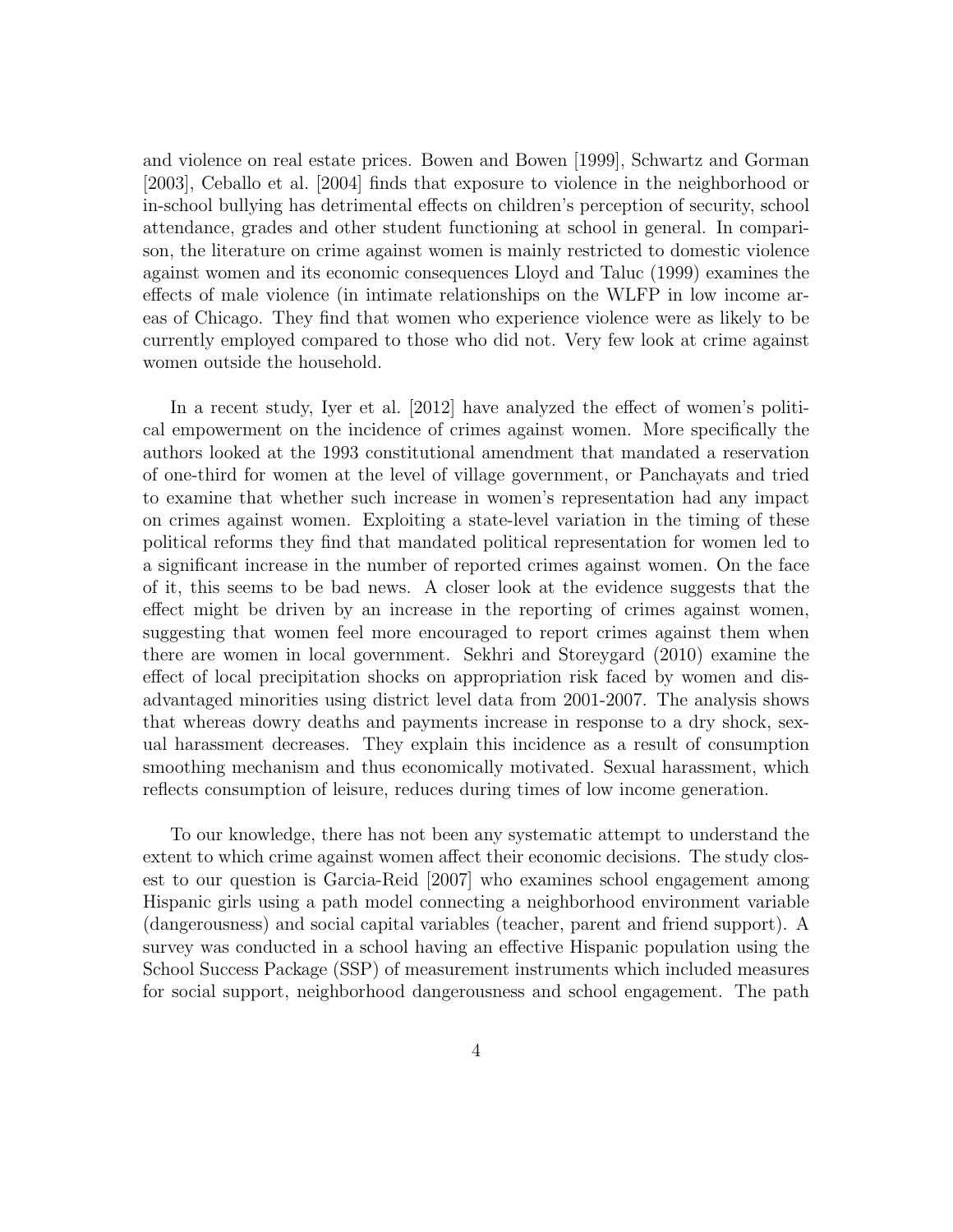model accounted for 25 per cent variation in school engagement. Thus, neighborhood youth behaviour was found to have a direct effect on Hispanic girl school engagement.

The social cost of crime against women can be understood in two ways – understanding the trauma experienced by the victims and analyzing its indirect effect on economic and social decision making in general. In this paper, we take the second route and see how the perception of unsafe environment, reinforced by the high number of reported crime against women, affects women's decision to participate in labor force (WLFPR) which is a key component of women empowerment. We work on the premise that the decision to join the labor force is a rational choice for an individual even though while making the decision the incentive structure a man faces can be quite different from that a woman faces. A woman chooses to join the labor force if her net pay-off from doing so is greater than that from not joining. The net pay-off is the return from the labor market minus the costs associated with joining the labor force. The cost side include direct costs such as transport costs as well as opportunity cost such as the cost of getting the household chores done. In a traditional set up, the latter is mostly the responsibility of a woman. Now the possibility of being abused while traveling to workplace adds to the cost side of labor force participation. Increasing incidences of reported crime against women increases the perceived probability of being attacked while going to workplace. Note that the expected cost of being abused by miscreants is the probability of being attacked times the trauma cost of such attack. Hence, any factor that affects either of these two components will have an effect on the marginal effect of crime on WLFPR.

Our work is based on the prior that many components of this pay-off function, such as opportunity cost of staying at home (or that of joining the workforce), cash requirement of a family, attitude towards women etc. vary widely with the occupational and demographic structure of a society. For example, the trauma from rape is a function of the stigma a society attaches to a rape victim which varies with the characteristics of a society. Such stigma should be high in the conservative societies which value the *purity* of women strongly. Hence, in such societies rape should be a stronger deterrent of women's labor force participation than that in a less conservative society.

Empirically, we test these theoretical possibilities using data from the India Human Development Survey (IHDS), 2005. Using village level aggregation on the perception of crime, we ask whether women are more or less likely to participate in the labor force in regions where perception of crime against women, outside the house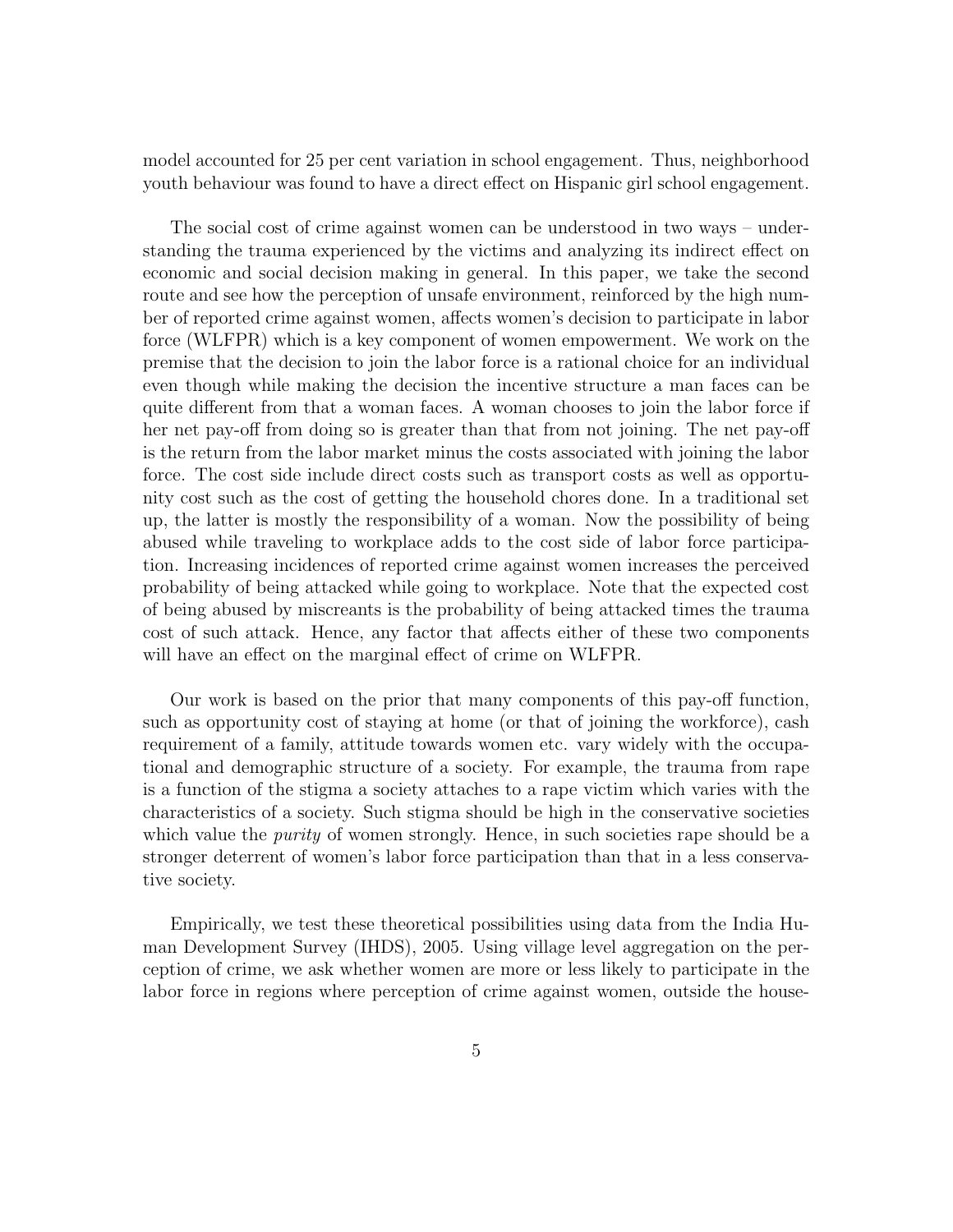hold, is higher. The rich nature of the IHDS data allows us to control for a range of covariates at the individual and village level. In addition, we allow for district fixed effects to address for the possibility that regions reporting a higher perception of crime against women are likely to be inherently different from regions reporting a lower perception of crime against women.

The rest of the paper is organized as follows. Section 2 outlines the analytical structure, section 3 outlines the regression framework, section 4 describes the data used for the analysis, section 5 provides a discussion of our findings and section 6 concludes.

### 2 Analytical Framework

An important mechanism underlying the relationship between crime against women and their decision to participate in the labor force is the perceived threat to a woman from being a victim herself. Specifically, consider two households in the same village. If one household has better information about the actual occurrence of crime then she is more likely to be deterred from traveling to work than women who are less informed of the same occurrence. Here we outline a simple framework to understand the relationship between perception of crime in the neighborhood and the decision of an individual to work.

The latent decision to work outside the household is captured by the observed behavior as to whether an individual is actually employed. Specifically let us denote the event of joining the labor force by the following condition:

$$
Work = \begin{cases} 1 & \text{if utility from working is } \ge \text{cost incurred from working} \\ 0 & otherwise \end{cases}
$$
 (1)

The utility from working can be captured by the monetary payoff from working - wage rate. On the other hand, the cost of traveling to work involves not only monetary cost of transportation but also the cost of being victimized by crime in the neighborhood. In that case, the probability of joining the labor force can be written as,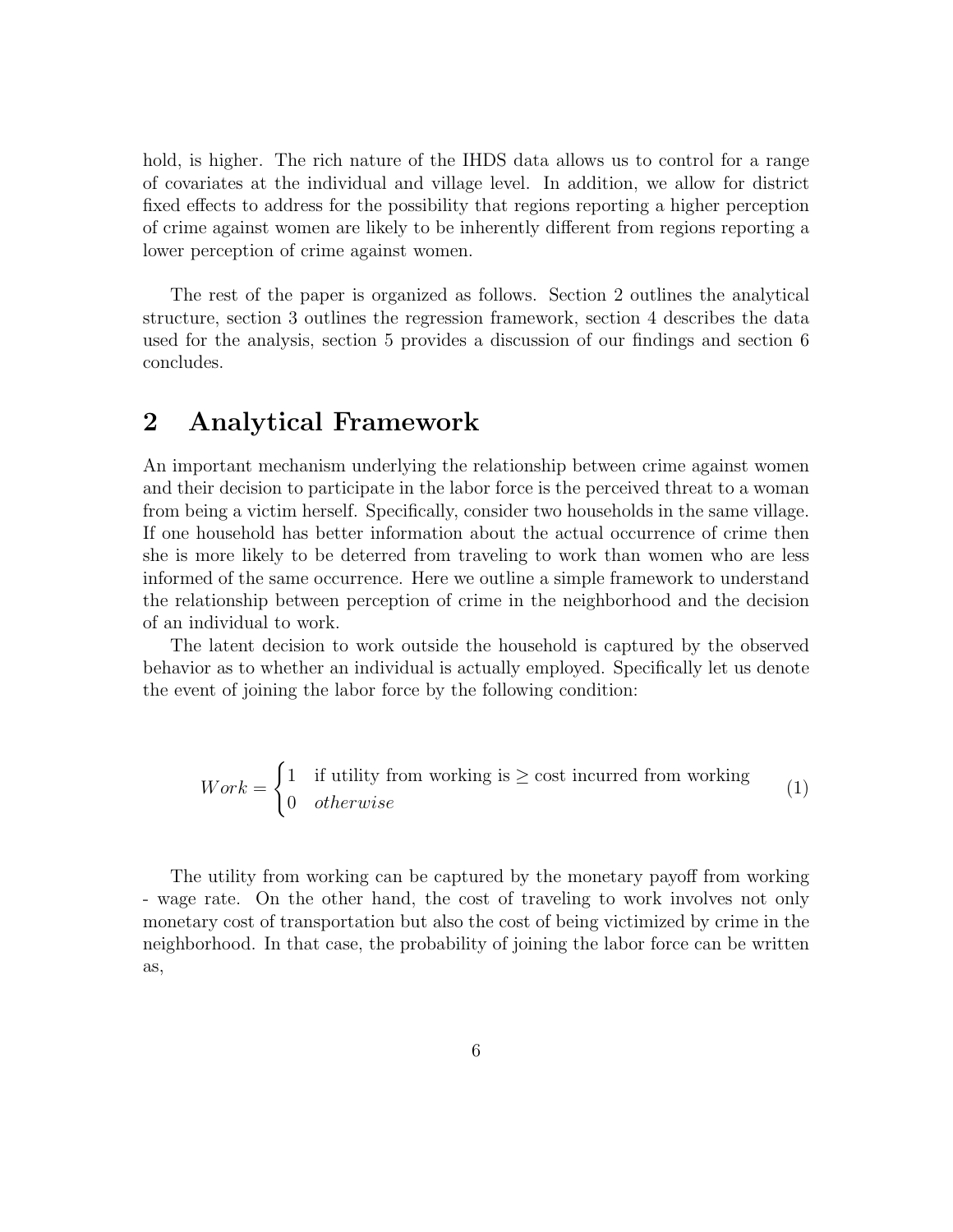$$
Pr(Work) = Pr(w \ge c)
$$
\n<sup>(2)</sup>

where  $w$  is the wage and  $c$  is the cost of going to the work. The cost of going to work can further be written as

$$
c = c(p, \gamma) \tag{3}
$$

where p is the monetary cost of traveling to work and  $\gamma$  is the victimization cost of going to work and  $c'(p), c'(\gamma) > 0$ . Note that both p and  $\gamma$ , and hence the cost, are likely to increase with the distance traveled to work. It is natural that crime against leads to an increase in the cost of participation in the labor force. In this way, crime is likely to deter participation both for men and women. However, the expected cost of participation in the labor force for an individual depends both on the probability of being subject to the crime as well as the cost to the individual if she is the victim. In other words, the component  $\gamma$  has two more subcomponents: probability of being attacked  $(q)$  and the trauma of getting attacked  $(\tau)$ .

$$
\gamma = q \times \tau \tag{4}
$$

A part of  $\tau$  can be measured in monetary terms, say the hospitalization cost of the victim. But a more important part is psychological cost which depends on how local culture values chastity. In a liberal society the stigma of getting sexually assaulted, for instance, is presumably lower than that in a conservative society. Hence, the same incidence of attack against women will have different impact on the cost of going to work for different societies. This means that the attack against women will have differential impact on WLFPR in societies with different cultural norms.

### 3 Empirical Framework

We study the relationship between the prevalence of crime against women in a neighborhood and their decision to participate in the labor force. We go by the premise that a woman's decision to join the labor force is a rational choice, where she compares the costs and benefits of doing so. A woman would choose to enter the labor force only if the net benefit of doing so is greater than the net benefit of not entering it. The presence of crime in a neighborhood or in the work place would contribute negatively to this equation by increasing the cost of participation. In other words, we want to test whether crime perception by a household deters the women in that household to work outside the household. However, at the household level, there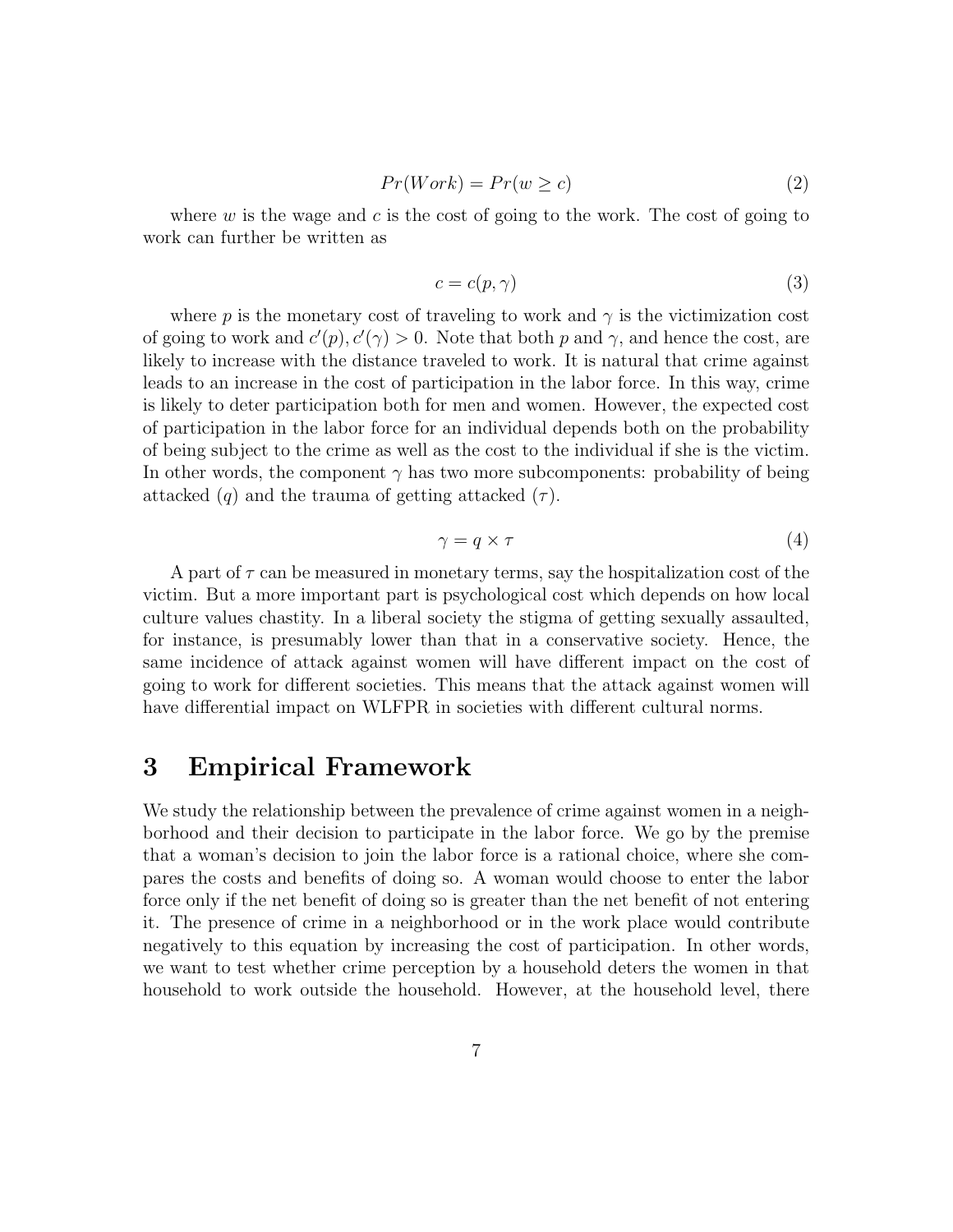is a high possibility of reverse causality. A woman who has to travel for work is more likely to be a victim of crime herself and hence more likely to have a higher perceived rate of crime. To address this concern we measure crime perception in the neighborhood and the decision of a woman to work, living in that neighborhood.

This decision process is also dependent on a lot of factors pertaining to the individual in question and the household she is a part of, which affect the benefits and opportunity costs of making a particular decision.

The benefits of working would include wages earned, while the costs would be having to take care of household responsibilities in a limited amount of time, foregoing spending time with children etc. However, the decision to work or not is a latent variable that is not observed. The variable that is actually observed is the employment status of an individual, that is dependent on the woman's choice to work or not and her employability if she chooses to work. Apart from factors that are involved in the cost-benefit equation, a woman's employment status is also dependent on factors that would decide her employability, like her level of education and the local labor market conditions. Combining all these factors, we can think of the employment status of a woman to be related to the factors discussed above in the following way,

$$
ES_{ihvd} = \beta_0 + \beta_1 \text{Crime}_{vd} + \beta_3 X_i + \beta_4 X_h + \beta_4 X_v + D_d + \epsilon_{ihvd}
$$
(5)

Where  $ES_{thr}$  is the employment status of a woman i from household h and village  $v$  in district  $d$ , and  $X$  corresponds to all the individual, household and village level characteristics. The parameter of interest is  $\beta_1$  which would give us the relationship between crime against women in a region  $r$  and probability of woman  $i$  residing that region to participate in the labor force.

It is possible that regions with more traditional values experience higher rates of crime against women and women are also less likely to work outside home in these regions. To address such concerns we allow for district fixed effects that compares villages within a district. In addition, we control for a rich set of covariates at the village level.

Since the outcome variable is measured at the individual level and the crime indicator varies at a more aggregate village level, we cluster all the standard errors at the village level.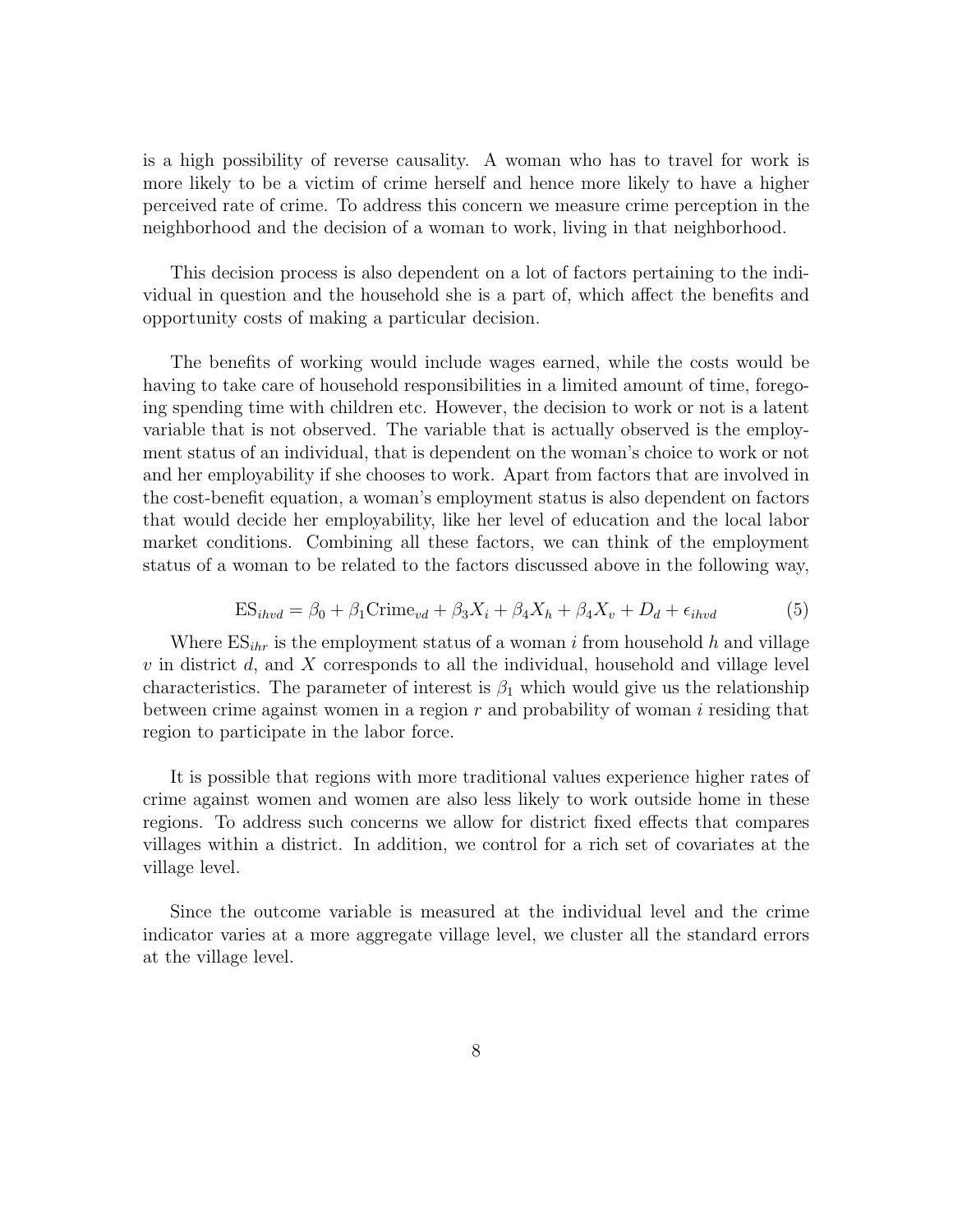### 4 Data

We use individual and household level data from the first round of the India Human Development Survey (IHDS), 2004-2005. IDHS is a nationally representative survey of 41,554 households in 1503 villages and 971 urban neighborhoods across India. The data contains information of a rich set of individual, household and village level characteristics.

Our dependent variable is the employment status (ES) of women in jobs outside of home. The IHDS data has details on the type of work each individual is involved in - whether he/she works at home (on the farm, with animals or a family business) or outside of home as an agricultural wage laborer, non-agricultural wage laborer or in a salaried position. The variable to be used in our estimation is a binary variable (ES) taking value 1 for working outside of home. The reference category is those who work neither at home nor outside.

The main independent variable of interest is the perception of crime in the neighborhood. The data provides information about how each household perceive different types of crime in their locality like conflicts, thefts, attacks/threats and, most importantly, harassment of girls. Specifically it asks How often are unmarried girls harassed in your village/neighbourhood?. The response is again a categorical variable that takes the values 0 for never, 1 for sometimes and 2 for often. We have aggregated these responses into a continuous variable by aggregating them to the village level. Thus our village level measure of perception of crime against women is the proportion of households in the village who perceive that girls are harassed (responses 1 and 2) in their neighborhoods.

In addition, we control for a rich set of covariates at the village level - migration into village, distance to closest police station, Mahila mandal in village, public programs to promote employment schemes, women welfare etc -, household level religion, caste, income level of the household, household size, number of children and working adults, exposure to mass media -, and individual level - age of the women, education level, marital status.

Table 1 provides the summary of the variables that are used in the analysis.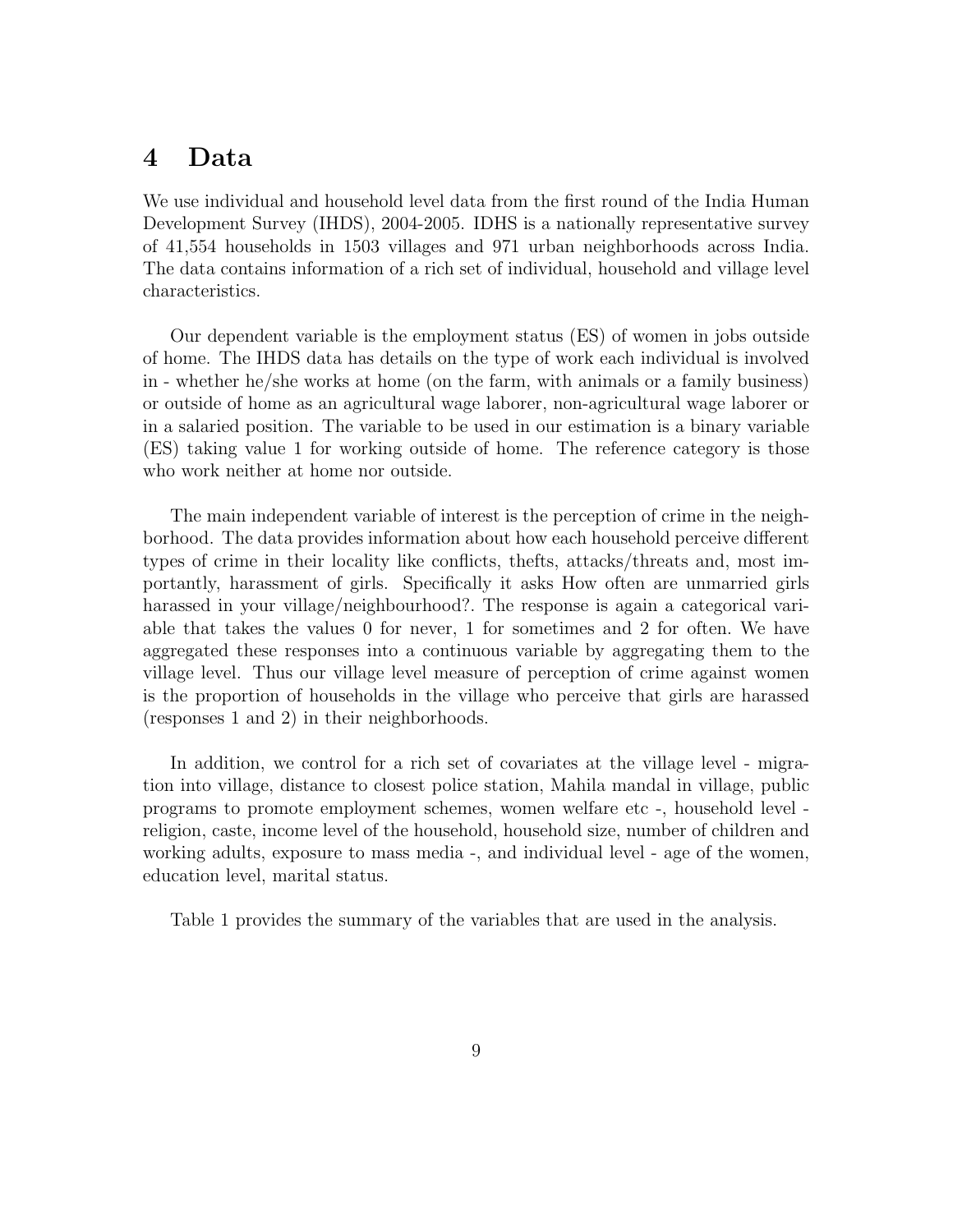# 5 Results

Our baseline model considers the sample of women living in urban regions and going for non-agricultural jobs. The main premise in the paper is that crime is a deterrent to the decision of women to work outside their home. Hence we only consider nonagricultural jobs as people have to travel to work for these jobs. For the agricultural jobs, most of the time, work is done at home or very near home.We are restricting our sample to urban region for similar reasons. In the rural sector, the proportion of women going for non - agricultural jobs is very low. Moreover, anecdotal evidences show that women in urban sector have higher exposure and hence are more vulnerable to crimes against women than their counterparts living in rural sector.

To start with, results in column 1 in table 1 show that the perception of crime in the neighbourhood is negatively related with the employment status of women and the relationship is significant. However, there can be a lot of variation between the regions. Women are much less likely to go for work outside their home in more conservative regions characterised by stronger traditional values. On the other hand, there may be a higher rate of crime against women in these regions. Hence it is essential to control for regional effects. Given the cross section nature of our data we control for district fixed effects. In such a model, we identify the effect by comparing villages within a particular district. Column 2 reports the results after controlling for district fixed effects.In addition we also control for some demographic variables at the individual level namely age, years of education, marital status as all these factors can affect the decision of women to work. Results in column 2 show that even after controlling for these additional variables, there is still a negative relationship between perceived crime rate and the employment status of women though the coefficient has increased in magnitude.

Next we add a host of household variables such as household size, number of persons in the household involved in any kind of work, number of children in the household, highest level of education in a household. Results for the full specification model are reported in column 3 in table 1. <sup>1</sup>

<sup>&</sup>lt;sup>1</sup>In addition, the full specification model also contains some individual level variables such as caste, religion and some variables reflecting media exposure of the women namely the frequency of listening to radio, watching television and reading newspaper as well as some other household variables indicating the ownership of ration card, health insurance and life insurance for anybody in the household.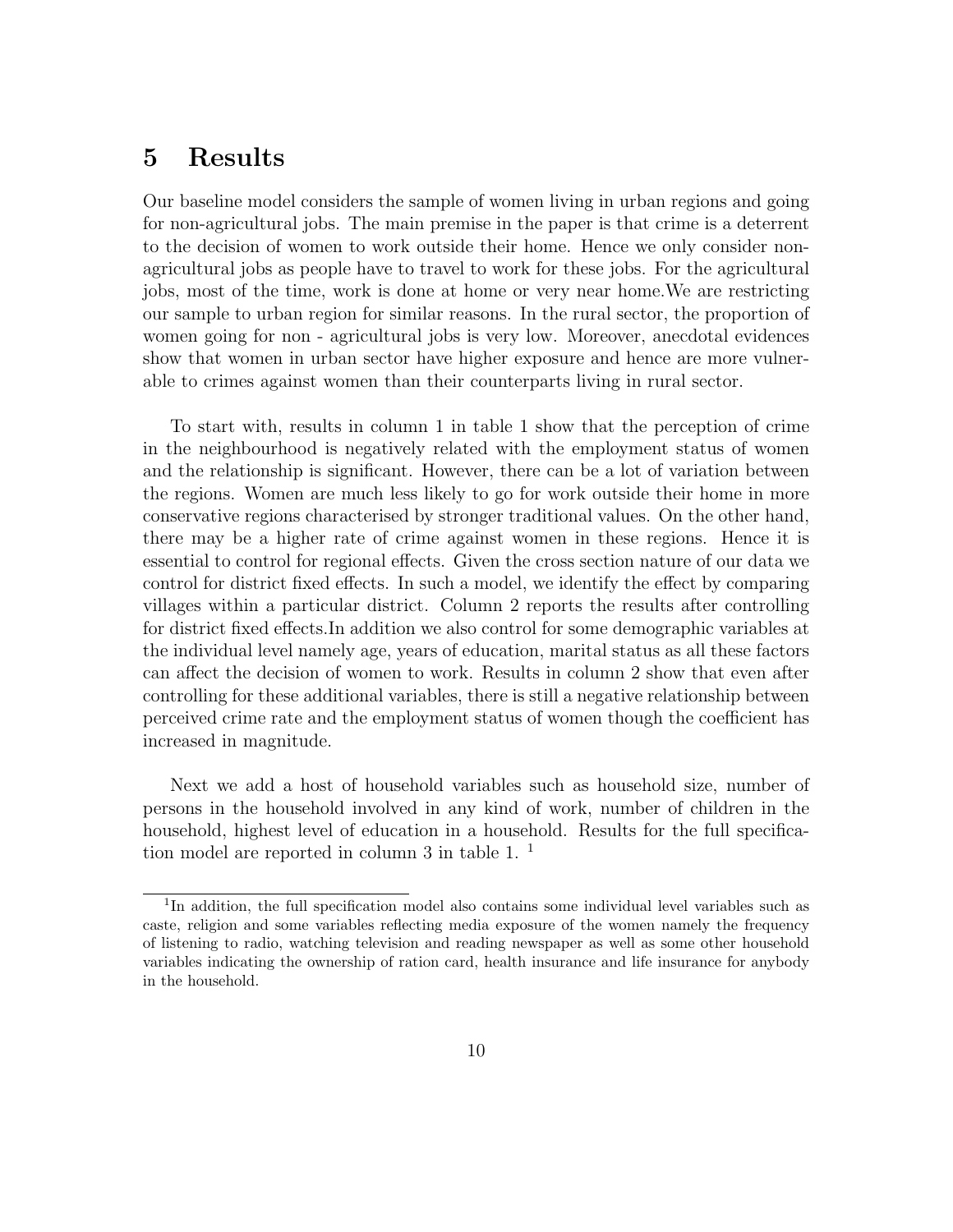The significant negative relationship between crime rate and employment status of women is robust to the inclusion of all the control variables. Age has a positive significant effect on employment status of women indicating that older women are more likely to work outside of home. However, the negative coefficient on the quadratic of age shows that the effect reverses after a certain level of age. There is a negative relationship between years of education and the employment status. Women who study more are likely to stay out of current labor force. Marital status negatively affects woman's decision to work as women may have to be engaged in domestic work more intensely after marriage.The negative coefficient on household income shows that as income increases in the household, there is a lesser need for women to work outside. The coefficient on household size is also negative suggesting that women may have more household chores to attend to in a big household or the household may be characterized by more traditional joint family values thereby discouraging women to work. Number of children shows a counter intuitive negative and significant effect. However it is to be noted that this variable captures the number of children in household aged  $0 - 14$  years. Hence for many households the variable may capture the number of children aged above five years. These older kids do not have to be given much care and hence women in the household may not be constrained to work outside of their home. The highest level of adult education in the household is negatively related to the employment status. This may just reflect that higher the highest level of education, better would be the job type of that member, thereby, fetching a higher income and hence lesser the need for the women of that household to work outside of home.

The main takeaway from this full specification model is that even after controlling for the host of all these control variables, we get a significant negative relationship between the perceived crime rate in the neighbourhood and decision of women to go for work outside their home. Hence this provides support to our basic premise that the perception of crime may have a deterrent impact on women's decision to work.

Next we did a number of heterogeneity analyses. First we ran the regressions separately for different wage quintiles. Our theoretical framework suggests that a woman takes the decision to work or not after comparing the costs and benefits of working. At higher wage quintiles, the opportunity cost of not working is very high and hence one expects to see a lesser deterrent effect of crime on work force decision for those quintiles. Results in table 2 show a significant and negative coefficient on perceived crime rate for all the wage quintiles. However as expected, the magnitude of the coefficient decreases as one moves away from lower wage quintiles to higher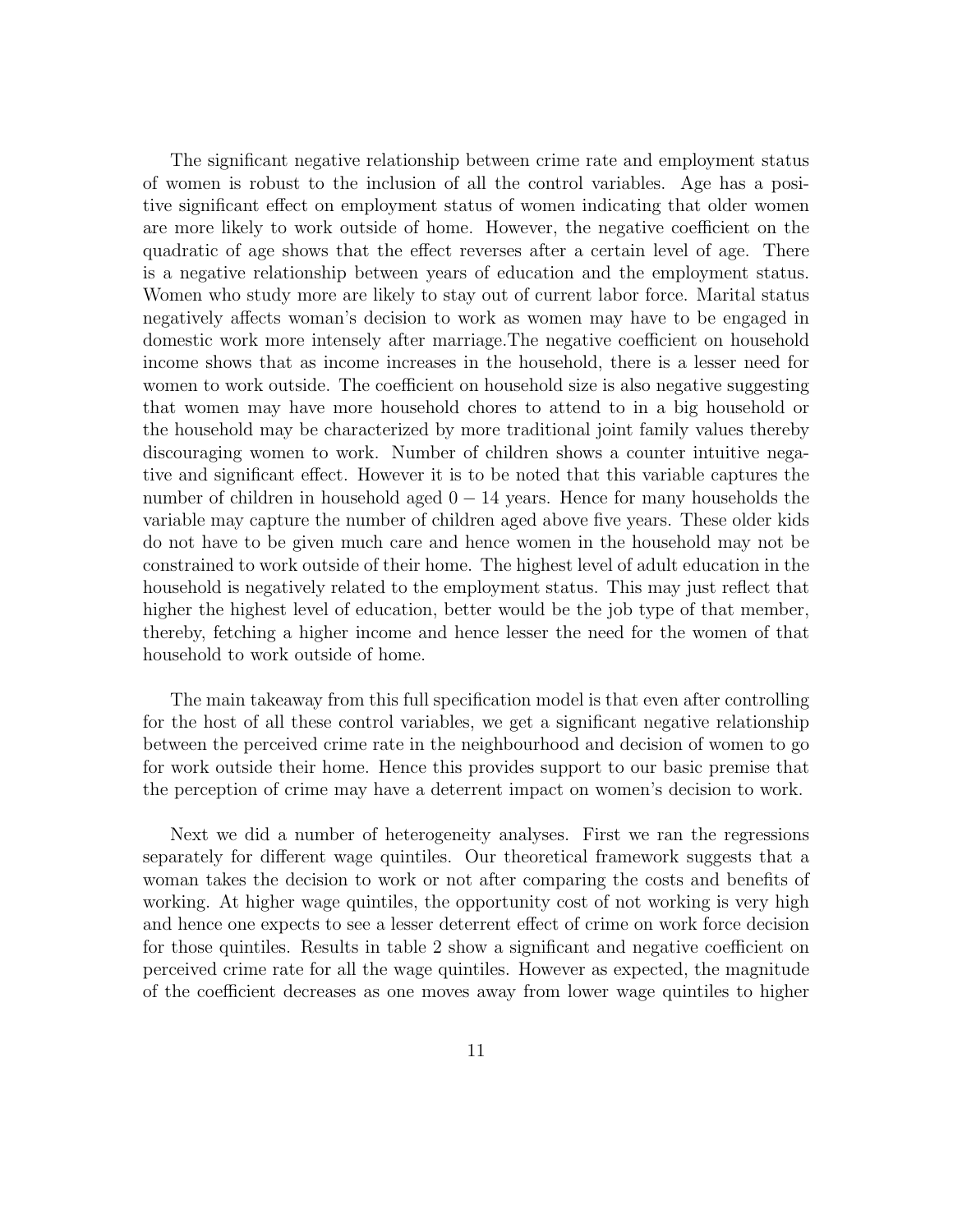ones.

Next we did a similar heterogeneity analysis by considering different age groups. Younger women are more likely to be vulnerable to crime and the stigma cost from crime is also higher for younger women. Hence crime will be a more serious deterrent of women's decision to work for this group. Results in table 3 exactly convey the same idea. Crime has a negative deterrent effect on employment status of women for age group  $21 - 30$  and  $31 - 40$ . However there is no significant effect for older aged women. It has to be noted that we also did not find any significant effect for the youngest group. However one reason for this may be that a very low proportion of this group are employed in non-agricultural jobs and hence it is difficult to find any effect from such low number of observations.

Finally table 4 shows the heterogeneity analysis with respect to stigma cost. Here we have divided our sample into two subsamples - one group where the purdah practice is observed among women and another group where women are not required to follow any such practice. Purdah refers to the practice in certain Muslim and Hindu societies of screening women from men or strangers by covering their faces with clothing. For women falling into the Purdah sample, the stigma cost will be very high as they are coming from a very conservative society. Hence it is expected that there will be a stronger deterrent effect of crime on women's labor force participation decision for this group. Our results are in accordance with this expectation. Though crime is a significant deterrent towomen's work decision for both these groups, the magnitude is much higher for thePurdah sample.

# 6 Conclusion

In recent times, the Indian media has seen a surge in reports on violence against women. Increasing media coverage of crime is likely to increase the perceived threat of crime against women. How does threat perception affect the decision to participate in the labor force? We argue that an increase in perceived crime against women, increases the cost of traveling to work, particularly in a society marked by a traditional stigma for women who have been victims of sexual crimes. This increases the cost of participating in the workforce for a woman. At the margin, this implies that women would be less likely to participate in the labor force when perceived threat of crime against women is high and the deterrent effect is likely to be stronger in traditional societies which attaches higher values to chastity of women.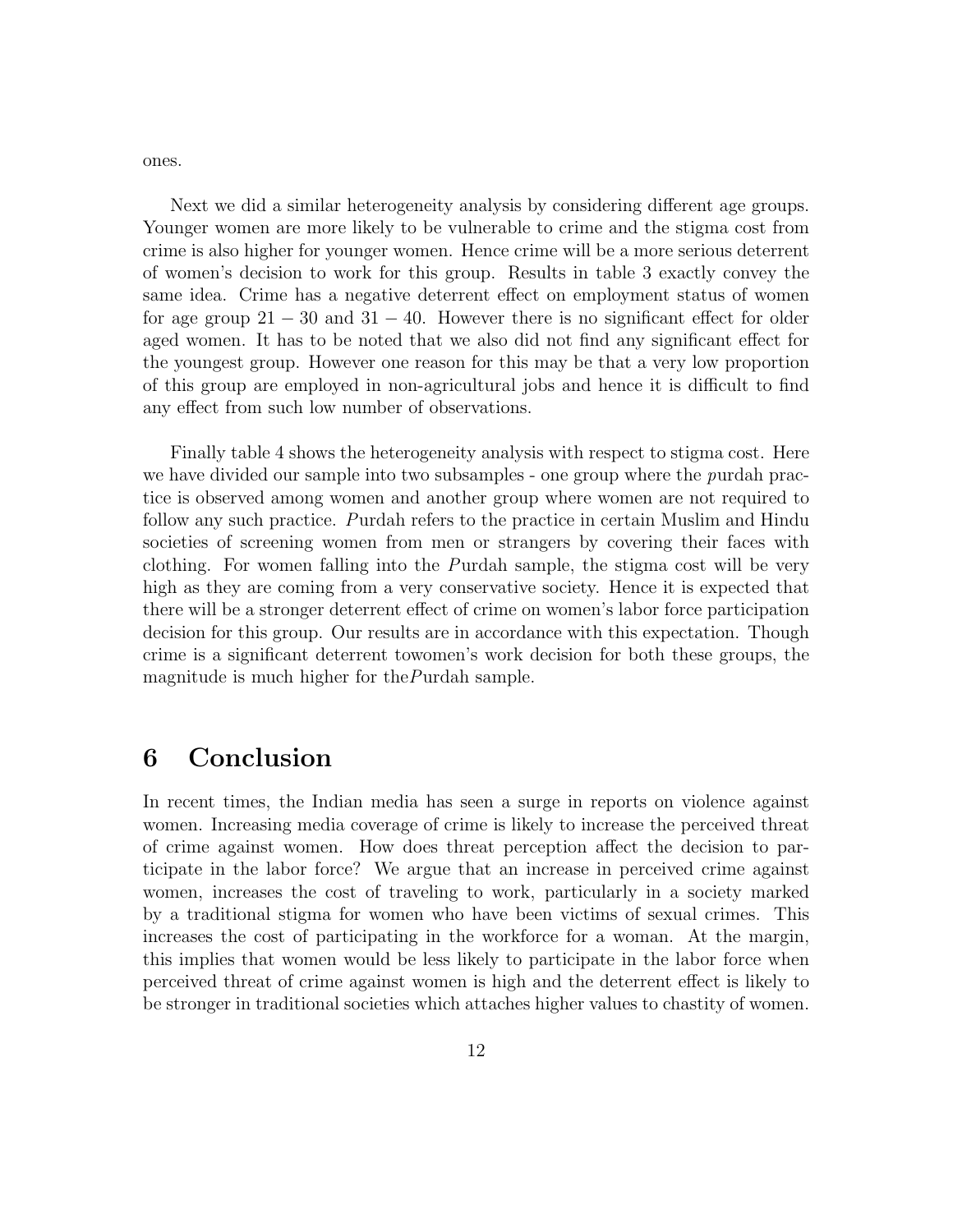We test this hypothesis using information on perceived crime against women from the IHDS data. Our reduced form estimates suggest that women are less likely to work away from home in villages where the perceived threat of sexual harassment against girls is higher. Moreover, the negative relationship is stronger for households that practice the Purdah system.

One of the policies often followed to make travel easier for women is to dedicate part of public transportation only to women (for example, separate seats are marked for women in buses and trains). While this is likely to reduce the probability of being a victim of crime, it might not have a significant impact on women's decision if the stigma cost of victimization is too high.

If improving women's economic participation (either getting educated or participating in the labor force or simply greater freedom to move around at own will) is the aim of a policy then it is important to understand which constraints, if relaxed, has the maximum effect. It could very well be the case that an awareness program to remove the stigma of sexual harassment is a greater facilitator of women's liberty. In future research our aim is to estimate the relative marginal effects of reducing stigma cost versus reducing the probability of being victimized on women's decision to join the labor force.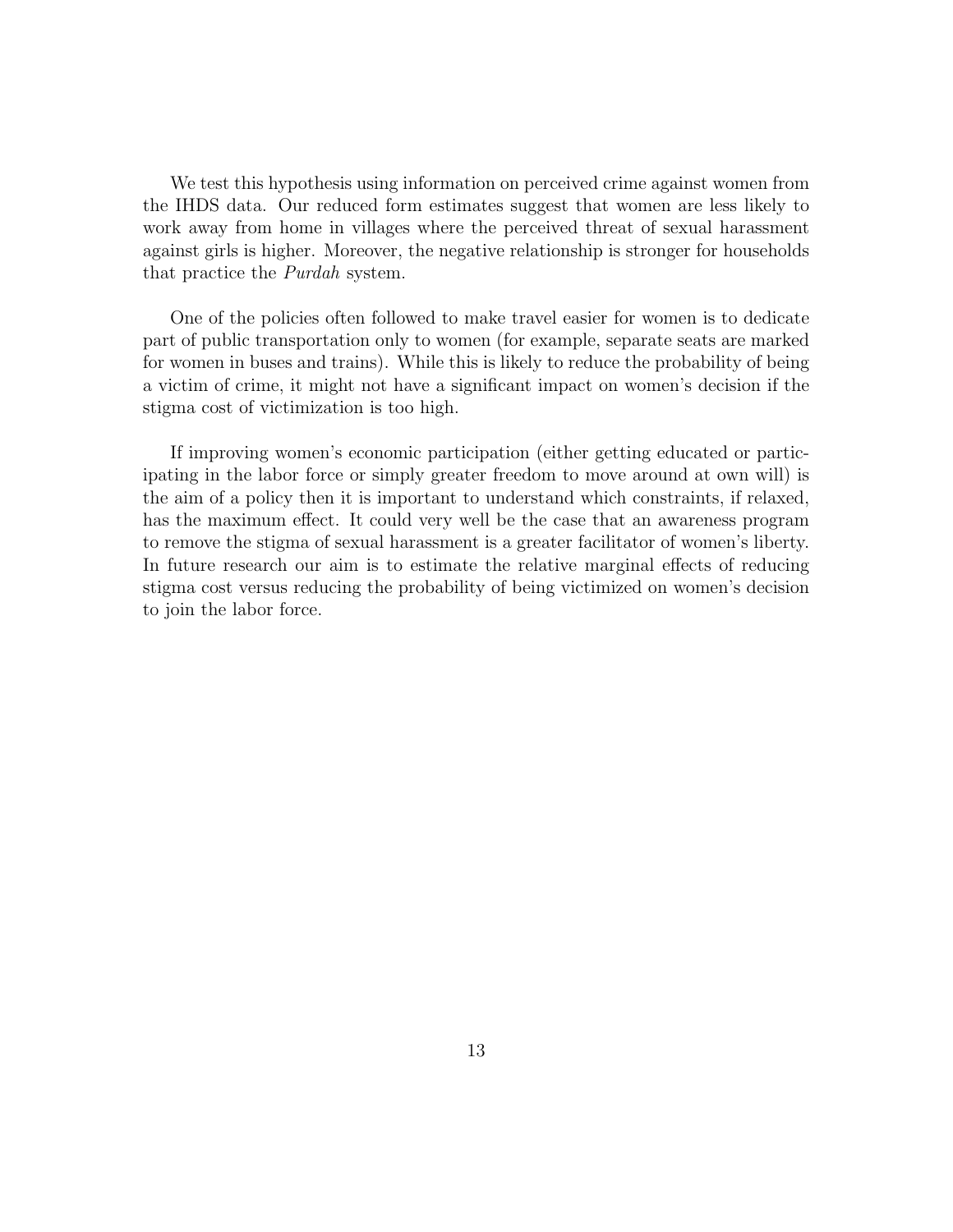

Figure 1: Trends in different types of crime

**Nationwide Trends in Selected Crime Categories** 

Source: National Crime Records Bureau 2007–2011, own calculations.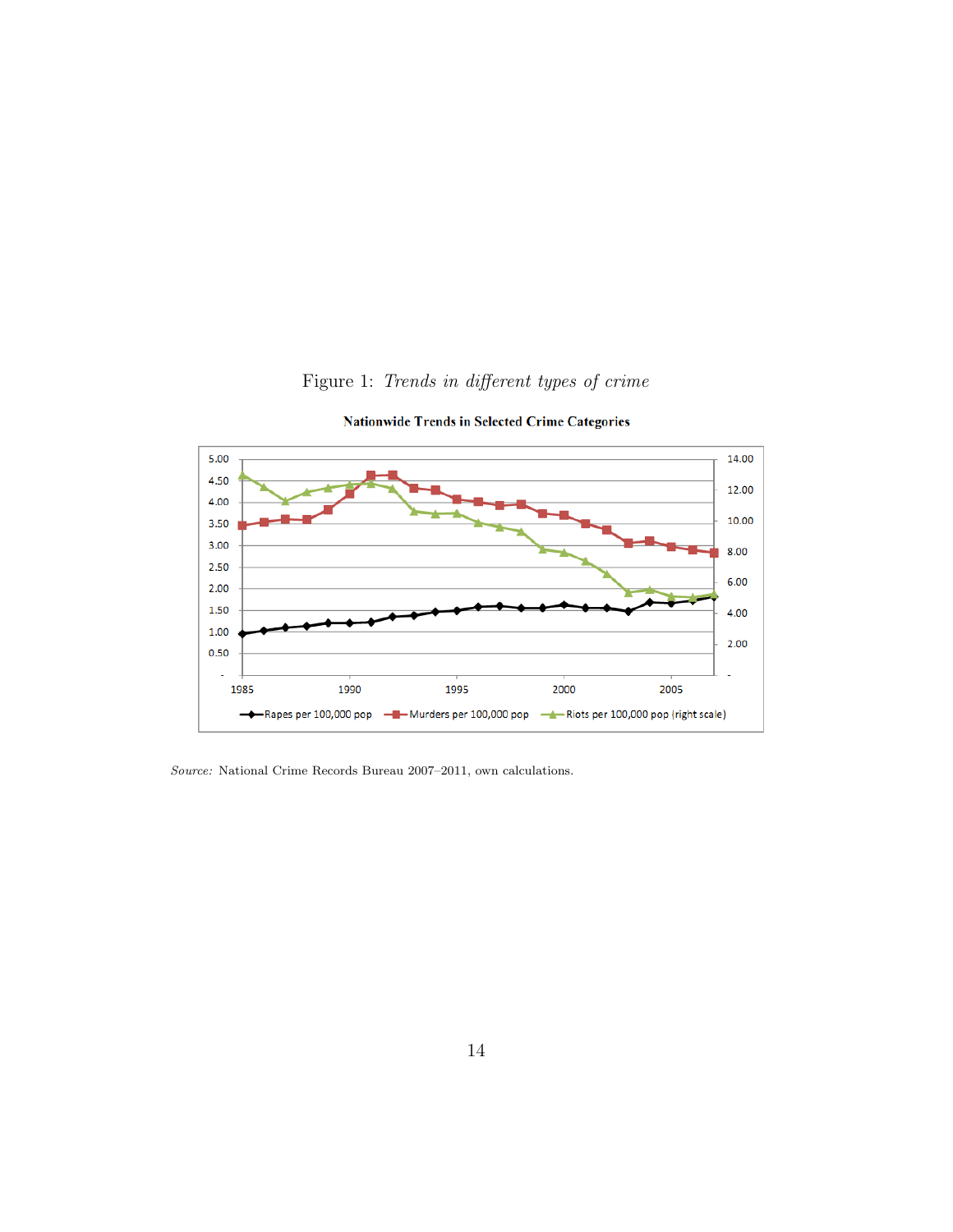



Source: National Crime Records Bureau 2008 and 66th round of the National Sample Survey, own calculations. Notes: X axis denotes crime rape against women in forms of rape and abduction reported in 2008 and are obtained from NCRB. Y axis denotes women's labor force participation rate in 2009, obtained from the 66th round of National Sample Survey (NSS).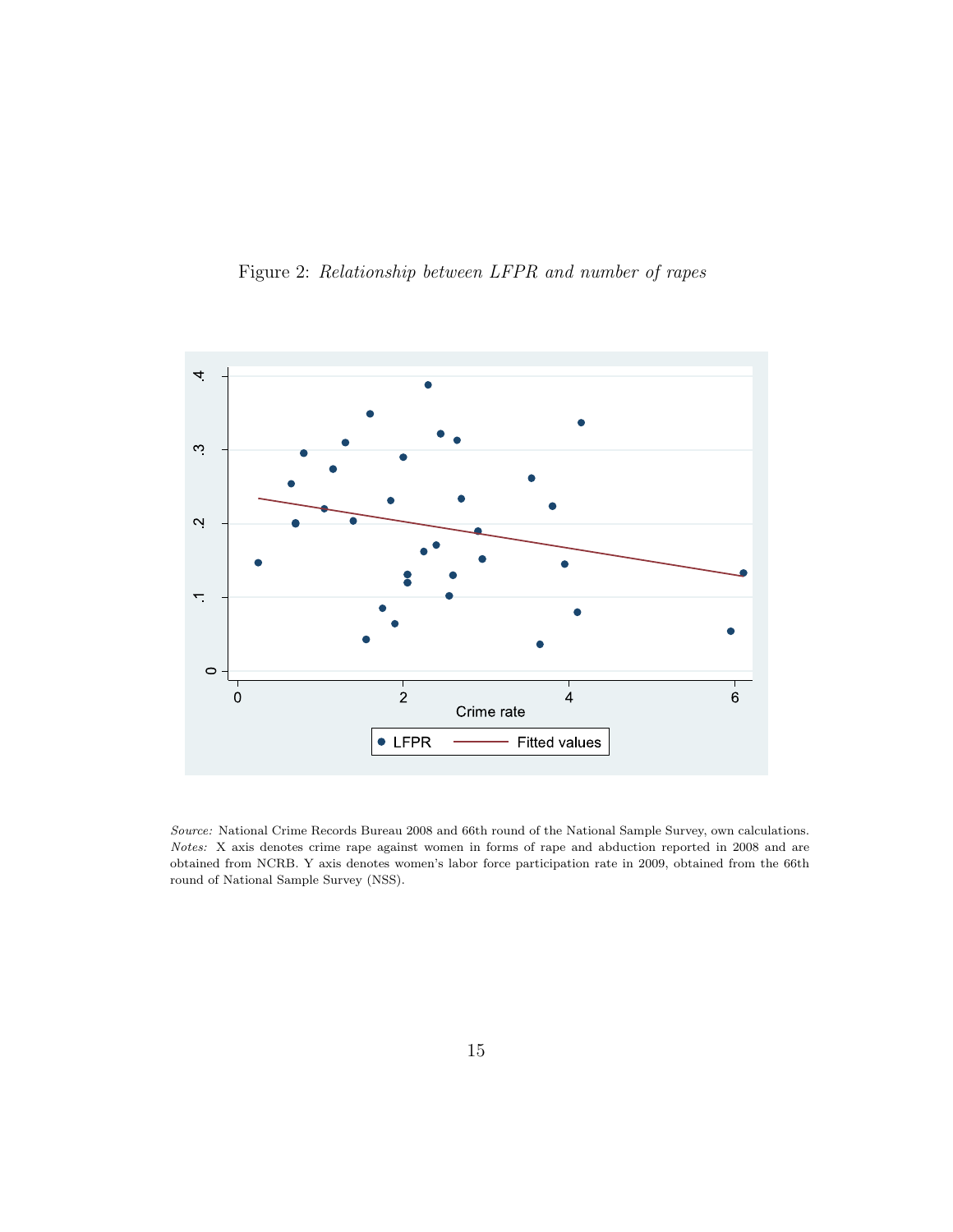|                                               | <b>Baseline</b> | Reference-Group        | Non-Agri-Employment | Salaried-Employment |
|-----------------------------------------------|-----------------|------------------------|---------------------|---------------------|
| CAW                                           | 0.14            | 0.15                   | 0.13                | 0.13                |
|                                               | (0.21)          | (0.21)                 | (0.21)              | (0.21)              |
| Age                                           | 27.77           | 27.64                  | 31.31               | 32.34               |
|                                               | (8.84)          | (8.84)                 | (8.09)              | (7.93)              |
| Age group 15-24 years                         | 42.47%          | 43.23%                 | $21.02\%$           | 18.86%              |
|                                               | (0.49)          | (0.50)                 | (0.41)              | (0.39)              |
| Age group 25-34 years                         | 0.30            | 29.81%                 | 39.10%              | 37.57%              |
|                                               | (0.46)          | (0.46)                 | (0.49)              | (0.48)              |
| Age group 35-45 years                         | 0.27            | 26.97%                 | 39.88%              | 43.57%              |
|                                               | (0.45)          | (0.44)                 | (0.49)              | (0.50)              |
| Married                                       | $0.65\,$        | 64.80%                 | 68.96%              | 60.74%              |
|                                               | (0.48)          | (0.48)                 | (0.46)              | (0.49)              |
| Education                                     | 7.92            | 8.07                   | $3.65\%$            | 8.86%               |
|                                               | (4.81)          | (4.76)                 | (4.11)              | (5.76)              |
| Education: 0 years                            | 0.18            | 16.98%                 | 49.12%              | $21.09\%$           |
|                                               | (0.38)          | (0.38)                 | (0.50)              | (0.41)              |
| Education: Some Primary (1-4 years)           | 0.04            | 4.31%                  | 7.86%               | 4.85%               |
|                                               | (0.21)          | (0.20)                 | (0.27)              | (0.21)              |
| Education: Primary (5-9 years)                | $33.22\%$       | 33.26%                 | 32.22%              | 18.09%              |
|                                               | (0.47)          | (0.47)                 | (0.47)              | (0.39)              |
| Education: Secondary (10-14 years)            | $31.81\%$       | 32.60%                 | 9.23%               | 24.40%              |
|                                               | (0.47)          | (0.47)                 | (0.29)              | (0.43)              |
| Education: Graduate $(\geq 15 \text{ years})$ | $12.01\%$       | $12.39\%$              | $1.38\%$            | $31.33\%$           |
|                                               | (0.33)          | (0.33)                 | (0.12)              | (0.46)              |
| Log_Income                                    | 10.89           | 10.91                  | 10.45               | 11.23               |
|                                               | (1.32)          | (1.33)                 | (0.65)              | (0.95)              |
| HH_Size                                       | 5.74            | 5.76                   | 5.41                | 4.9                 |
|                                               | (2.61)          | (2.62)                 | (2.46)              | (2.05)              |
| N_Child                                       | 1.53            | 1.52                   | 1.82                | 1.23                |
|                                               | (1.49)          | (1.49)                 | (1.53)              | (1.23)              |
| $\rm N\_Work$                                 | 1.54            | 1.50                   | 2.66                | 2.27                |
|                                               | (1.00)          | (0.97)                 | (1.27)              | (1.02)              |
| <b>Highest Education</b>                      | 10.20           | 10.35                  | 6.03                | 10.42               |
|                                               | (4.41)          | (4.33)                 | (4.55)              | (5.05)              |
| Purdah System                                 | 53.28%          | $53.20\%$              | 55.56%              | 66.73%              |
|                                               | (0.50)          | (0.50)                 | (0.50)              | (0.47)              |
| No Purdah System                              | 46.72%          | 46.80%                 | 44.44%              | $33.27\%$           |
|                                               | (0.50)          | (0.50)                 | (0.50)              | (0.47)              |
| $\operatorname{Caste\_Brahmin}$               | 8.73%           | $8.95\%$               | $2.36\%$            | $8.62\%$            |
|                                               |                 | Continued on next page |                     |                     |

Table 1: Summary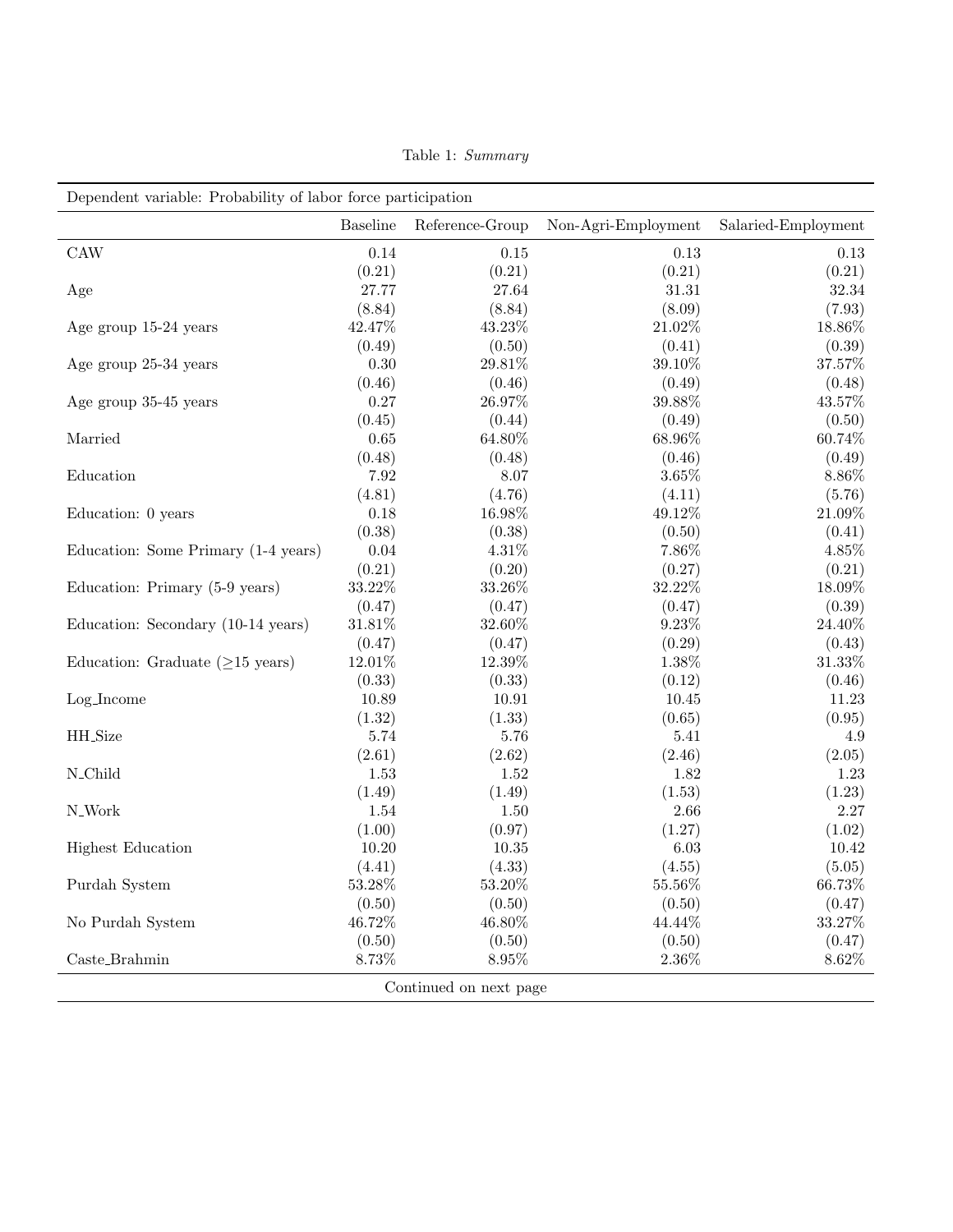Table: Summary – continued from previous page

| Dependent variable: Probability of labor force participation |                 |                 |                     |                     |  |
|--------------------------------------------------------------|-----------------|-----------------|---------------------|---------------------|--|
|                                                              | <b>Baseline</b> | Reference-Group | Non-Agri-Employment | Salaried-Employment |  |
|                                                              | (0.28)          | (0.29)          | (0.15)              | (0.28)              |  |
| $\operatorname{Case-OBC}$                                    | 36.96%          | 36.53%          | 49.12%              | 35.18%              |  |
|                                                              | (0.48)          | (0.48)          | (0.50)              | (0.48)              |  |
| $\text{Caste}\_\text{SC}$                                    | 15.82%          | 15.43%          | 27.11%              | 16.47%              |  |
|                                                              | (0.37)          | (0.36)          | (0.45)              | (0.37)              |  |
| $\text{Caste}\_\text{ST}$                                    | 3.12%           | $3.12\%$        | 3.34%               | $6.00\%$            |  |
|                                                              | (0.17)          | (0.17)          | (0.18)              | (0.24)              |  |
| Religion_Hindu                                               | 75.81%          | 75.74%          | 77.60%              | 77.75%              |  |
|                                                              | (0.43)          | (0.43)          | (0.42)              | (0.42)              |  |
| Religion_Muslim                                              | 17.25%          | 17.18%          | 19.06%              | 10.85%              |  |
|                                                              | (0.38)          | (0.38)          | (0.39)              | (0.31)              |  |
| Religion_Christian                                           | $3.09\%$        | $3.13\%$        | 1.96\%              | 7.62%               |  |
|                                                              | (0.17)          | (0.17)          | (0.14)              | (0.27)              |  |
| Religion_Sikh                                                | 1.86%           | 1.91%           | 0.59%               | 1.69%               |  |
|                                                              | (0.14)          | (0.14)          | (0.08)              | (0.13)              |  |
| Religion_Buddhist                                            | $0.56\%$        | $0.56\%$        | 0.59%               | 0.69%               |  |
|                                                              | (0.07)          | (0.07)          | (0.08)              | (0.08)              |  |
| Religion_Jain                                                | 0.95%           | 0.98%           | $0.00\%$            | 0.54%               |  |
|                                                              | (0.10)          | (0.01)          | $\theta$            | (0.07)              |  |
| Religion_Tribal                                              | $0.39\%$        | $0.40\%$        | $0.20\%$            | 0.77%               |  |
|                                                              | (0.06)          | (0.06)          | (0.04)              | (0.09)              |  |
| Religion_Other                                               | $0.07\%$        | $0.08\%$        | $0.00\%$            | $0.08\%$            |  |
|                                                              | (0.03)          | (0.03)          | $\theta$            | (0.03)              |  |
| Religion_None                                                | $0.02\%$        | $0.02\%$        | $0.00\%$            | $0.00\%$            |  |
|                                                              | (0.01)          | (0.01)          | $\theta$            | $\theta$            |  |
| Observations                                                 | 14983           | 14474           | 509                 | 1299                |  |

Source: IHDS 2004-2005, own calculations.

Notes: Standard Deviation in parentheses. Sample consists of females aged between 15 and 45 years. Full Sample: Those who work at home plus outside of home plus the reference category. Baseline Sample: Only those who are employed outside of home plus the reference category. Sample of Interest: Urban Sample consisting of females employed in Non-Agricultural Wage labour plus the reference category Reference Category: Those not involved in any from of employment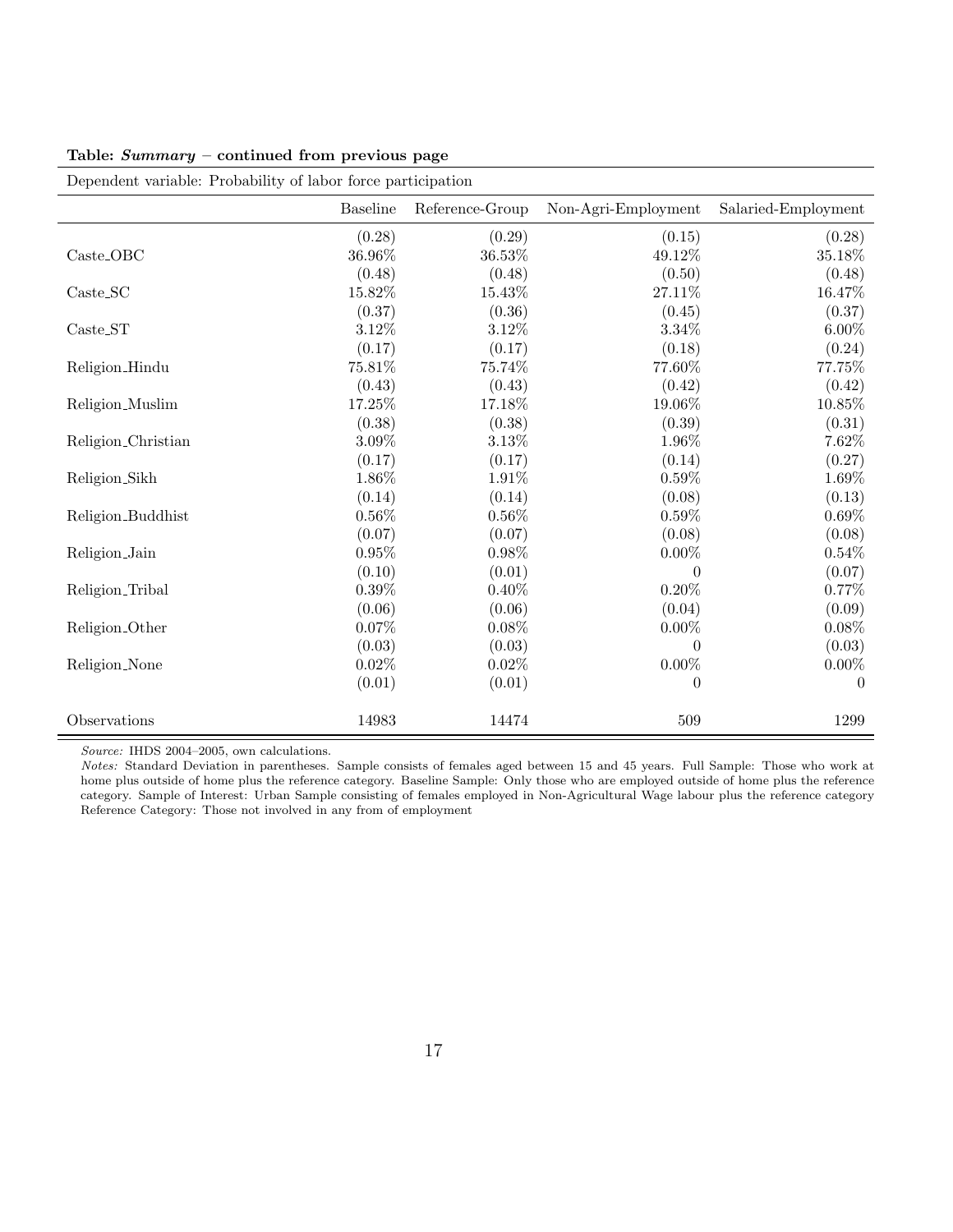| Dependent variable: Probability of labor force participation |              |                |                 |
|--------------------------------------------------------------|--------------|----------------|-----------------|
|                                                              | 1            | $\overline{2}$ | 3               |
| <b>CAW</b>                                                   | $-0.0379***$ | $-0.0452***$   | $-0.0405***$    |
|                                                              | (0.0125)     | (0.0124)       | (0.0111)        |
| Age                                                          |              | $0.0149***$    | $0.0155***$     |
|                                                              |              | (0.00194)      | (0.00188)       |
| Age-sq                                                       |              | $-0.000212***$ | $-0.000200$ *** |
|                                                              |              | $(3.00e-05)$   | $(2.89e-05)$    |
| Education                                                    |              | $-0.00613***$  | $-0.00168$ ***  |
|                                                              |              | (0.000523)     | (0.000471)      |
| Married                                                      |              | $-0.0487***$   | $-0.0667***$    |
|                                                              |              | (0.00602)      | (0.00606)       |
| Log_Income                                                   |              |                | $-0.00784***$   |
|                                                              |              |                | (0.00118)       |
| HH_Size                                                      |              |                | $-0.0209***$    |
|                                                              |              |                | (0.00164)       |
| N_Child                                                      |              |                | $0.0168***$     |
|                                                              |              |                | (0.00193)       |
| N_Work                                                       |              |                | $0.0649***$     |
|                                                              |              |                | (0.00466)       |
| Highest_Education                                            |              |                | $-0.00308***$   |
|                                                              |              |                | (0.000666)      |
| District FE                                                  |              |                | Yes             |
| Constant                                                     | $0.0393***$  | $-0.112***$    | $-0.00492$      |
|                                                              | (0.00277)    | (0.0236)       | (0.0382)        |
|                                                              |              |                |                 |
| Observations                                                 | 15,043       | 15,043         | 14,983          |
| R-squared                                                    | 0.098        | 0.131          | 0.214           |

Table 2: Crime against women and Women's LFPR: Baseline

Source: IHDS 2004-2005, own calculations.

Notes: Linear probability models. Standard errors in parentheses, adjusted for clustering at village level. Column 3 additionally includes the following variables: ownership of Ration Card, Health Insurance for anyone in the household, Life Insurance for anyone in the household, Kisan Credit card, Caste, Religion and media exposure(Frequency of listening radio, reading newspaper and watching TV)

\*\*\* significant at  $1\%$ ; \*\* significant at  $5\%$ ; \* significant at  $10\%$ .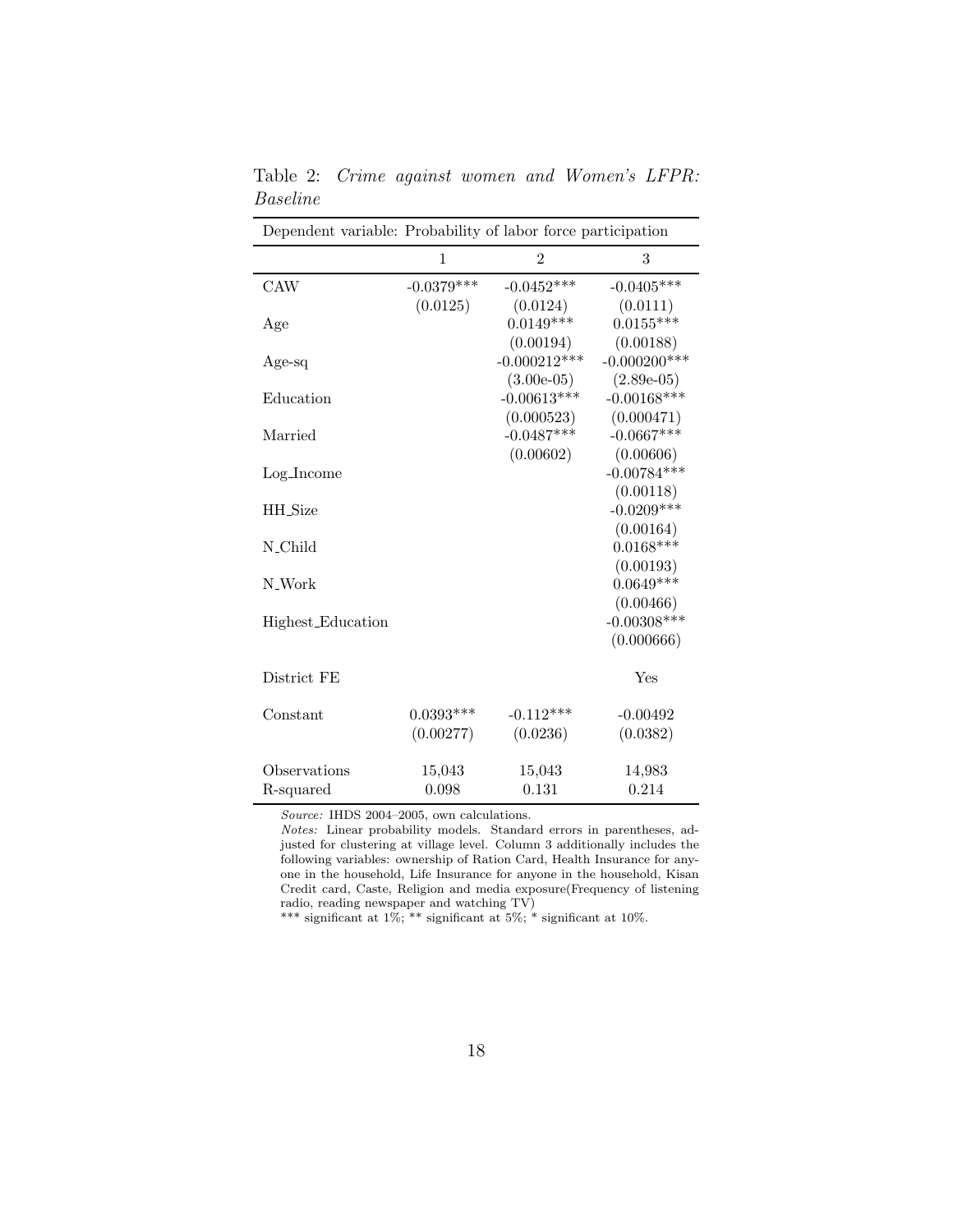| Dependent variable: Probability of labor force participation |                |                |                |                |
|--------------------------------------------------------------|----------------|----------------|----------------|----------------|
|                                                              | $\mathbf{1}$   | $\overline{2}$ | 3              | $\overline{4}$ |
|                                                              | Wage Q1        | Wage Q2        | Wage Q3        | Wage Q4        |
|                                                              |                |                |                |                |
| <b>CAW</b>                                                   | $-0.0122**$    | $-0.0206***$   | $-0.00830**$   | $-0.0101**$    |
|                                                              | (0.00523)      | (0.00725)      | (0.00337)      | (0.00459)      |
| Age                                                          | $0.00371***$   | $0.00595***$   | $0.00501***$   | $0.00433***$   |
|                                                              | (0.000859)     | (0.00125)      | (0.00107)      | (0.00103)      |
| Age-sq                                                       | $-4.71e-05***$ | $-7.60e-05***$ | $-6.83e-05***$ | $-5.55e-05***$ |
|                                                              | $(1.35e-05)$   | $(1.85e-05)$   | $(1.64e-05)$   | $(1.66e-05)$   |
| Education                                                    | $-0.000517**$  | $-0.000290$    | $-0.000572**$  | $-0.000693***$ |
|                                                              | (0.000222)     | (0.000288)     | (0.000232)     | (0.000267)     |
| Married                                                      | $-0.0161***$   | $-0.0269***$   | $-0.0186***$   | $-0.0205***$   |
|                                                              | (0.00311)      | (0.00462)      | (0.00357)      | (0.00365)      |
| $Log-Income$                                                 | $-0.00359***$  | $-0.00351***$  | $-0.00171***$  | $-0.000464$    |
|                                                              | (0.000669)     | (0.000656)     | (0.000412)     | (0.000503)     |
| <b>HH_Size</b>                                               | $-0.00733***$  | $-0.00671***$  | $-0.00506***$  | $-0.00592***$  |
|                                                              | (0.000959)     | (0.000925)     | (0.000748)     | (0.000872)     |
| N_Child                                                      | $0.00698***$   | $0.00486***$   | $0.00408***$   | $0.00431***$   |
|                                                              | (0.00117)      | (0.00115)      | (0.000838)     | (0.00109)      |
| N_Work                                                       | $0.0213***$    | $0.0247***$    | $0.0149***$    | $0.0178***$    |
|                                                              | (0.00278)      | (0.00331)      | (0.00208)      | (0.00308)      |
| Highest_Education                                            | $-0.000447$    | $-0.00176***$  | $-0.000849**$  | $-0.000725**$  |
|                                                              | (0.000361)     | (0.000395)     | (0.000334)     | (0.000337)     |
| Constant                                                     | 0.0285         | $-0.0136$      | $-0.0127$      | $-0.0126$      |
|                                                              | (0.0221)       | (0.0210)       | (0.0185)       | (0.0205)       |
| Observations                                                 | 14,602         | 14,623         | 14,586         | 14,594         |
| R-squared                                                    | 0.100          | 0.120          | 0.093          | 0.071          |

Table 3: Crime against women and Women's LFPR: Opportunity Cost

Source: IHDS 2004–2005, own calculations.

Notes: Linear probability models. All regressions include district Fixed Effects. Standard errors in parentheses, adjusted for clustering at village level. All regressions additionally include the following variables: ownership of Ration Card, Health Insurance for anyone in the household, Life Insurance for anyone in the household, Kisan Credit card, Caste, Religion and media exposure(Frequency of listening radio, reading newspaper and watching TV) \*\*\* significant at  $1\%$ ; \*\* significant at  $5\%$ ; \* significant at  $10\%$ .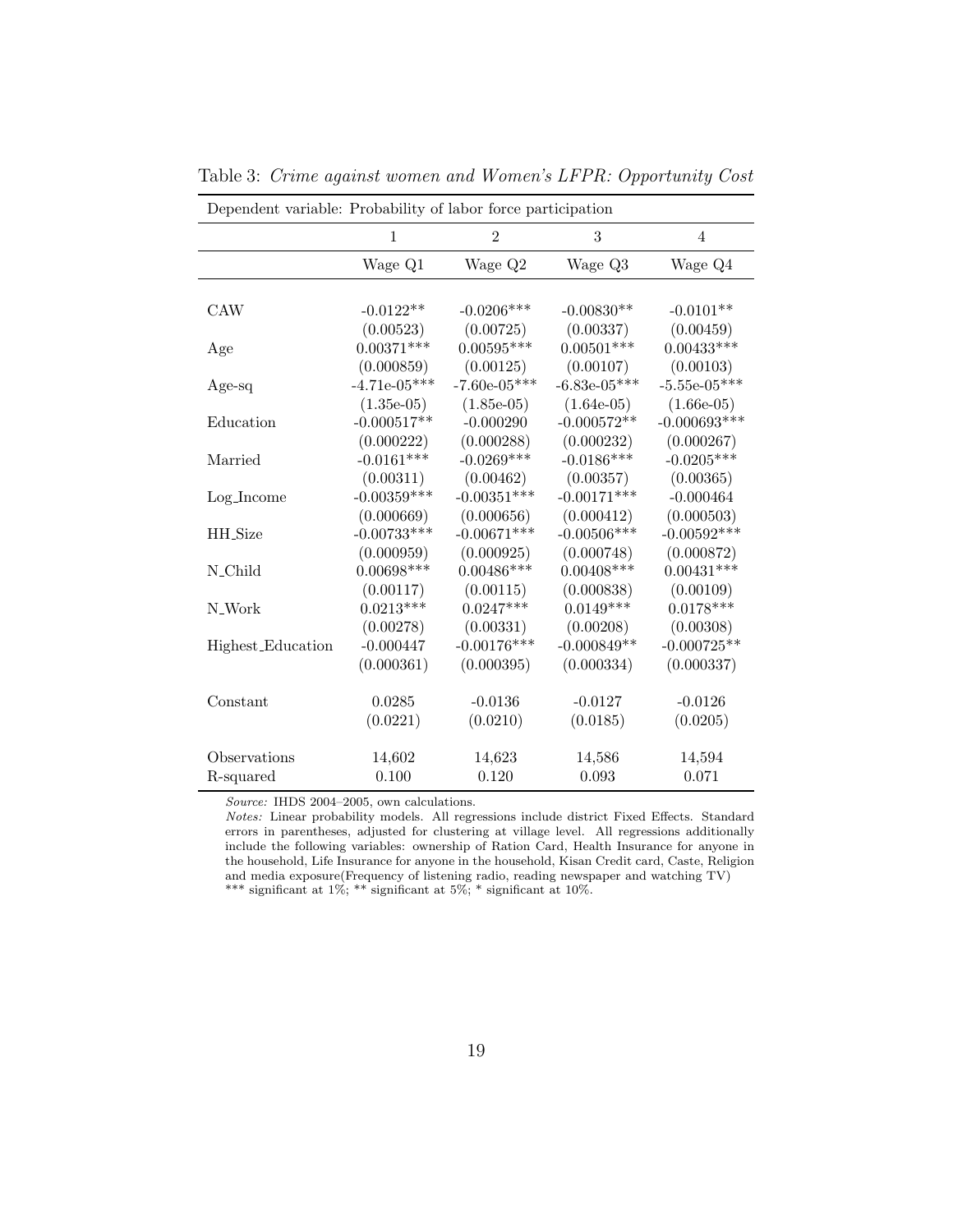| Dependent variable: Probability of labor force participation |               |                |               |                |              |
|--------------------------------------------------------------|---------------|----------------|---------------|----------------|--------------|
|                                                              | 1             | $\overline{2}$ | 3             | $\overline{4}$ | 5            |
|                                                              | $15 - 20$     | $21 - 30$      | $31 - 40$     | $41 - 50$      | 51-60        |
|                                                              |               |                |               |                |              |
| <b>CAW</b>                                                   | 0.00533       | $-0.0503***$   | $-0.0740***$  | $-0.0152$      | 0.0215       |
|                                                              | (0.0128)      | (0.0159)       | (0.0213)      | (0.0174)       | (0.0219)     |
| Age                                                          | 0.0262        | 0.00363        | 0.00943       | 0.0349         | 0.0165       |
|                                                              | (0.0266)      | (0.0143)       | (0.0296)      | (0.0397)       | (0.0548)     |
| Age-sq                                                       | $-0.000616$   | 3.47e-05       | $-7.58e-05$   | $-0.000405$    | $-0.000162$  |
|                                                              | (0.000770)    | (0.000281)     | (0.000414)    | (0.000435)     | (0.000490)   |
| Education                                                    | $-0.00139$    | $-0.000108$    | 0.000887      | $-5.11e-05$    | 0.000385     |
|                                                              | (0.000904)    | (0.000769)     | (0.000917)    | (0.000959)     | (0.000778)   |
| Married                                                      | $-0.0182*$    | $-0.0622***$   | $-0.127***$   | $-0.0305**$    | $-0.00631$   |
|                                                              | (0.00945)     | (0.00824)      | (0.0189)      | (0.0154)       | (0.0110)     |
| $Log-Income$                                                 | $-0.00404***$ | $-0.00621***$  | $-0.0141***$  | $-0.00868$ *** | $-0.00570**$ |
|                                                              | (0.00112)     | (0.00217)      | (0.00253)     | (0.00206)      | (0.00271)    |
| HH_Size                                                      | $-0.0107***$  | $-0.0235***$   | $-0.0348***$  | $-0.0198***$   | $-0.0158***$ |
|                                                              | (0.00202)     | (0.00245)      | (0.00316)     | (0.00318)      | (0.00335)    |
| N_Child                                                      | $0.00890***$  | $0.0220***$    | $0.0249***$   | $0.0147***$    | $0.0106**$   |
|                                                              | (0.00286)     | (0.00322)      | (0.00385)     | (0.00492)      | (0.00514)    |
| N_Work                                                       | $0.0372***$   | $0.0643***$    | $0.129***$    | $0.0669***$    | $0.0420***$  |
|                                                              | (0.00610)     | (0.00615)      | (0.00971)     | (0.00766)      | (0.00707)    |
| Highest_Education                                            | $-0.000721$   | $-0.00484***$  | $-0.00541***$ | $-0.00506***$  | $-0.00389**$ |
|                                                              | (0.000773)    | (0.00129)      | (0.00136)     | (0.00146)      | (0.00169)    |
| Constant                                                     | $-0.224$      | 0.209          | 0.171         | $-0.478$       | 0.0106       |
|                                                              | (0.230)       | (0.190)        | (0.529)       | (0.913)        | (1.530)      |
| Observations                                                 | 4,080         | 5,519          | 3,863         | 2,802          | 1,942        |
| R-squared                                                    | 0.188         | 0.240          | 0.371         | 0.266          | 0.305        |

Table 4: Crime against women and Women's LFPR: Age Vulnerability

Source: IHDS 2004-2005, own calculations.

Notes: Linear probability models. All regressions include district Fixed Effects. Standard errors in parentheses, adjusted for clustering at village level. All regressions additionally include the following variables: ownership of Ration Card, Health Insurance for anyone in the household, Life Insurance for anyone in the household, Kisan Credit card, Caste, Religion and media exposure(Frequency of listening radio, reading newspaper and watching TV)

\*\*\* significant at 1%; \*\* significant at 5%; \* significant at 10%.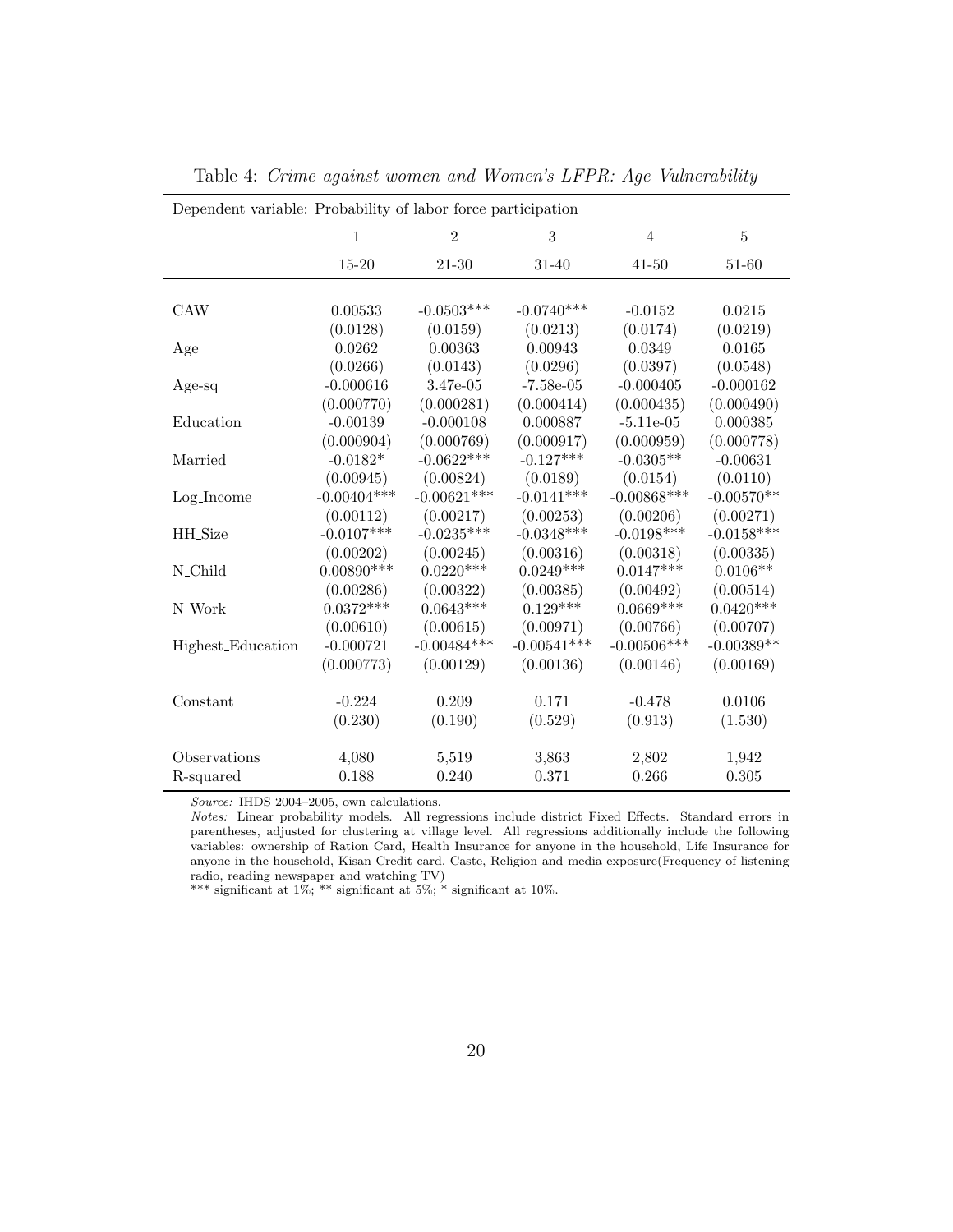| Dependent variable: Probability of labor force participation |                |                |  |
|--------------------------------------------------------------|----------------|----------------|--|
|                                                              | 1              | $\overline{2}$ |  |
|                                                              | Purdah         | No Purdah      |  |
| CAW                                                          | $-0.0624***$   | $-0.0337**$    |  |
|                                                              | (0.0199)       | (0.0149)       |  |
| Age                                                          | $0.0128***$    | $0.0199***$    |  |
|                                                              | (0.00260)      | (0.00318)      |  |
| Age-sq                                                       | $-0.000163***$ | $-0.000265***$ |  |
|                                                              | $(4.04e-05)$   | $(4.87e-05)$   |  |
| Education                                                    | $-0.000135$    | $-0.00299$ *** |  |
|                                                              | (0.000653)     | (0.000754)     |  |
| Married                                                      | $-0.0518***$   | $-0.0880***$   |  |
|                                                              | (0.00883)      | (0.01000)      |  |
| $Log-Income$                                                 | $-0.00859***$  | $-0.00869***$  |  |
|                                                              | (0.00199)      | (0.00177)      |  |
| HH_Size                                                      | $-0.0192***$   | $-0.0237***$   |  |
|                                                              | (0.00231)      | (0.00248)      |  |
| N_Child                                                      | $0.0164***$    | $0.0193***$    |  |
|                                                              | (0.00277)      | (0.00301)      |  |
| N_Work                                                       | $0.0584***$    | $0.0808***$    |  |
|                                                              | (0.00604)      | (0.00750)      |  |
| Highest_Education                                            | $-0.00431***$  | $-0.00202**$   |  |
|                                                              | (0.00104)      | (0.000967)     |  |
| Constant                                                     | 0.0126         | $-0.0164$      |  |
|                                                              | (0.0503)       | (0.0860)       |  |
|                                                              |                |                |  |
| Observations                                                 | 6,245          | 7,123          |  |
| R-squared                                                    | 0.227          | 0.277          |  |

Table 5: Crime against women and Women's LFPR: Stigma Cost

Source: IHDS 2004–2005, own calculations.

Notes: Linear probability models. All regressions include district Fixed Effects. Standard errors in parentheses, adjusted for clustering at village level. All regressions additionally include the following variables: ownership of Ration Card, Health Insurance for anyone in the household, Life Insurance for anyone in the household, Kisan Credit card, Caste, Religion and media exposure(Frequency of listening radio, reading newspaper and watching TV)

\*\*\* significant at 1%; \*\* significant at 5%; \* significant at 10%.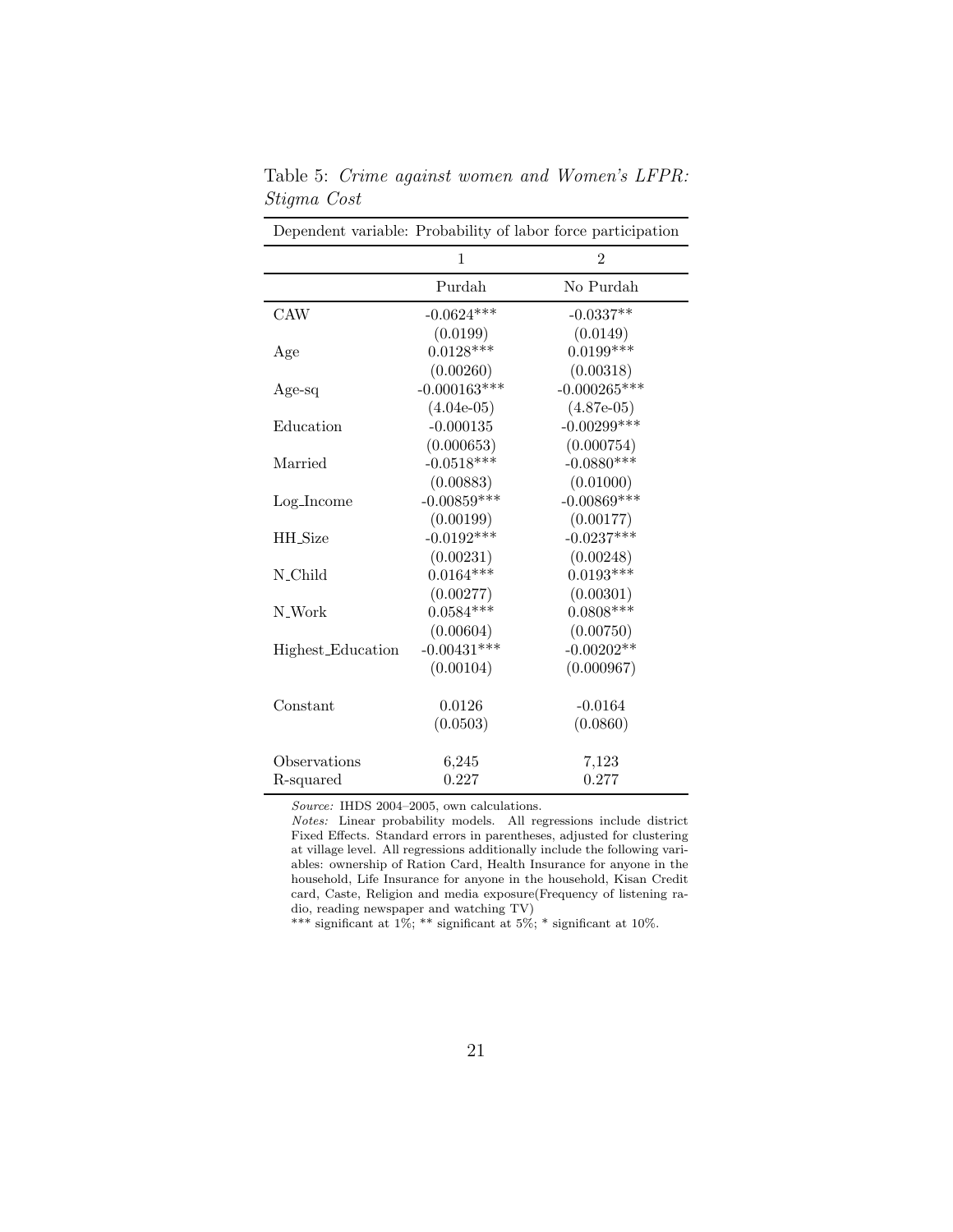# References

- A. Ahasan and C. Pages. Some implications of regional differences in labor-market outcomes in india. In Dipak Mazumdar and Sandip Sarkar, editors, Globalization, Labour Markets and Inequality in India, volume 79. Idrc, 2008.
- Gary S Becker. Crime and punishment: an economic approach. *Journal of Political* Economy,  $76(2):169-217$ , 1968.
- Natasha K Bowen and Gary L Bowen. Effects of crime and violence in neighborhoods and schools on the school behavior and performance of adolescents. *Journal of* Adolescent Research, 14(3):319–342, 1999.
- Nilufer Cagatay and Sule Ozler. Feminization of the labor force: The effects of long-term development and structural adjustment. World Development, 23(11):1883–1894, November 1995. URL http://ideas.repec.org/a/eee/wdevel/v23y1995i11p1883-1894.html.
- Rosario Ceballo, Vonnie C McLoyd, and Teru Toyokawa. The influence of neighborhood quality on adolescents educational values and school effort. Journal of Adolescent Research, 19(6):716–739, 2004.
- Nadereh Chamlou, Silvia Muzi, and Hanane Ahmed. Understanding the determinants of female labor force participation in the middle east and north africa region: The role of education and social norms in amman. Technical report, 2011.
- Subhanil Chowdhury. Employment in india: What does the latest data show? Economic and Political Weekly, 46(32):23–26, 2011.
- P. Dasgupta and B Goulder. Female labor supply in rural india: An econometric analysis. 2005.
- Raquel Fernández. Culture as learning: The evolution of female labor force participation over a century. Technical report, National Bureau of Economic Research, 2007.
- I. Gaddis and I Klasen. A re-assessment of the feminization u hypothesis. 2011.
- Pauline Garcia-Reid. Examining social capital as a mechanism for improving school engagement among low income hispanic girls. Youth  $\mathcal C$  Society, 39(2):164–181, 2007.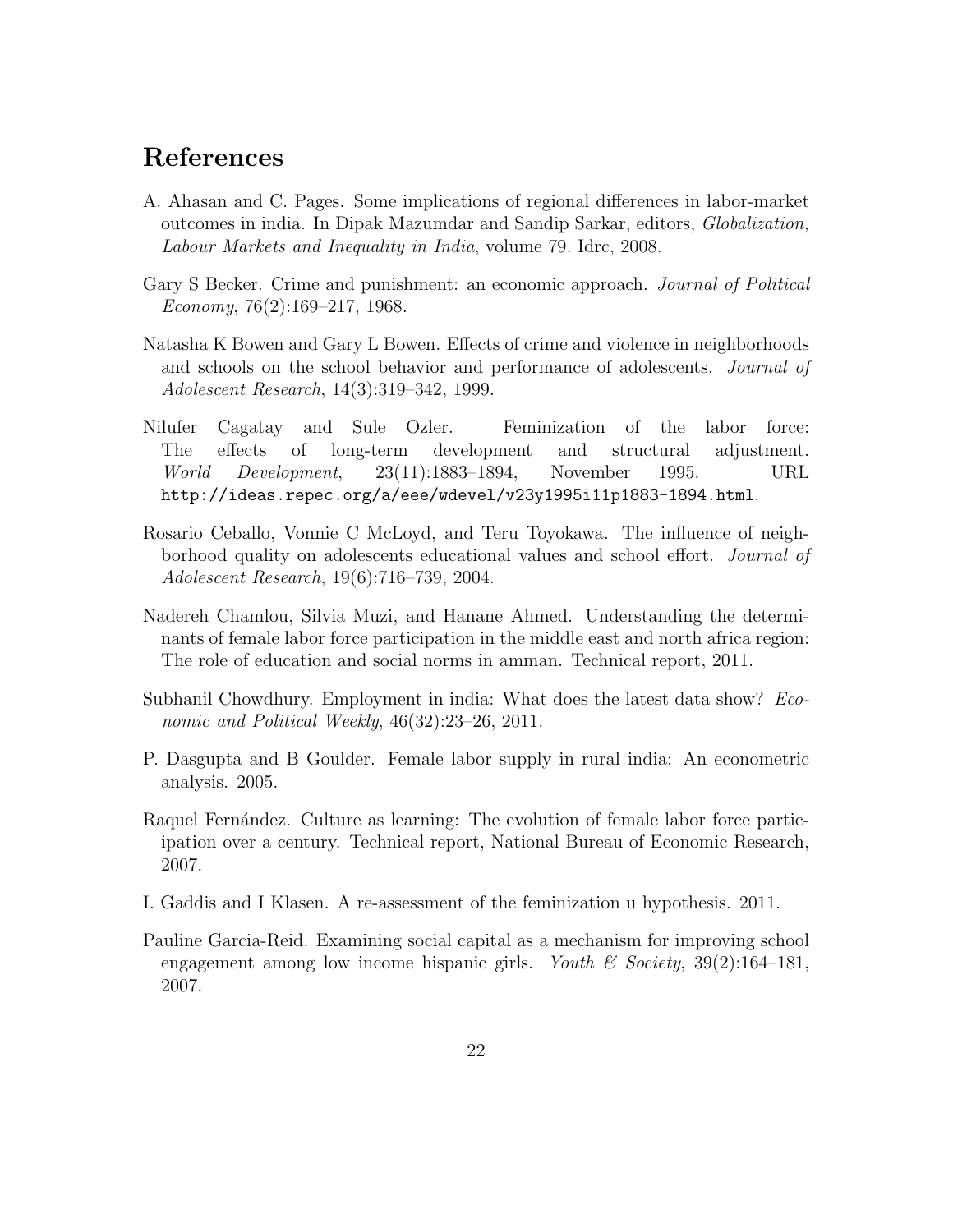- Claudia Goldin. The u-shaped female labor force function in economic development and economic history. Technical report, National Bureau of Economic Research, 1994.
- Lakshmi Iyer, Anandi Mani, Prachi Mishra, and Petia Topalova. The power of political voice: Women's political representation and crime in india. American Economic Journal: Applied Economics, 4(4):165–93, 2012.
- Stephan Klasen and Francesca Lamanna. The impact of gender inequality in education and employment on economic growth: new evidence for a panel of countries. Feminist Economics, 15(3):91–132, 2009.
- Rahul Lahoti and Hema Swaminathan. Economic growth and female labour force participation in india.
- Leigh Linden and Jonah E Rockoff. Estimates of the impact of crime risk on property values from megan's laws. The American Economic Review, 98(3):1103–1127, 2008.
- Allen K Lynch and David W Rasmussen. Measuring the impact of crime on house prices. Applied Economics, 33(15):1981–1989, 2001.
- Kristin Mammen and Christina Paxson. Women's work and economic development. The Journal of Economic Perspectives, 14(4):141–164, 2000.
- Chandan Mukherjee, Preet Rustagi, and N Krishnaji. Crimes against women in india: Analysis of official statistics. Economic and Political Weekly, pages 4070– 4080, 2001.
- Daniel Neff, Kunal Sen, and Veronika Kling. Puzzling decline in rural women's labor force participation in india: A reexamination. Technical report, GIGA working papers, 2012.
- David Schwartz and Andrea Hopmeyer Gorman. Community violence exposure and children's academic functioning. Journal of Educational Psychology, 95(1):163, 2003.
- Ratna M Sudarshan and Shrayana Bhattacharya. Through the magnifying glass: Women's work and labour force participation in urban delhi. *Economic and Po*litical Weekly, pages 59–66, 2009.
- Henry Tam. U-shaped female labor participation with economic development: Some panel data evidence. Economics Letters, 110(2), 2011.